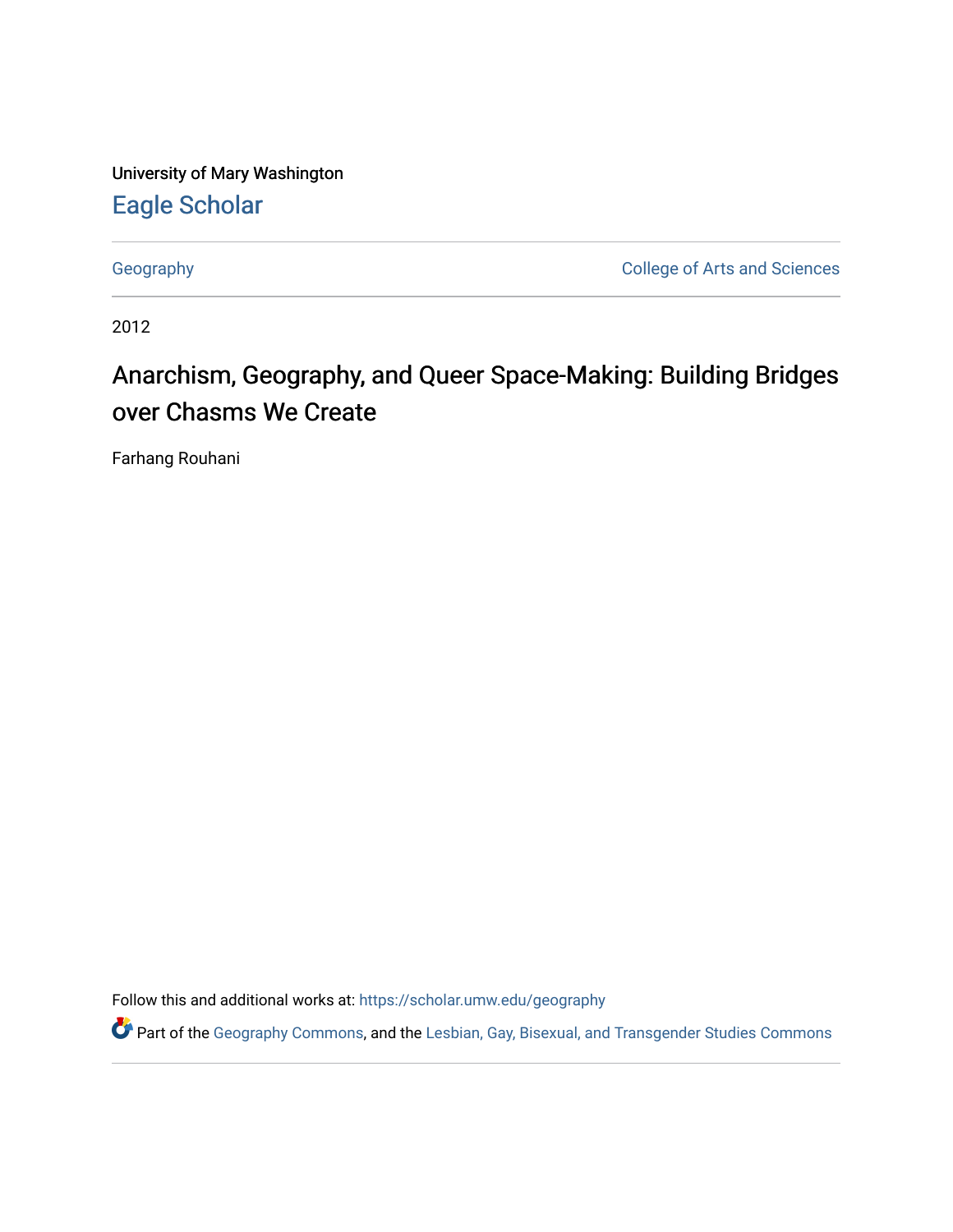

# **Anarchism, Geography, and Queer Space-making: Building Bridges Over Chasms We Create**

**Farhang Rouhani**<sup>1</sup>

Department of Geography University of Mary Washington [frouhani@umw.edu](mailto:frouhani@umw.edu)

# **Abstract**

 $\overline{a}$ 

This paper examines the complex, creative, and contradictory processes of making queer space through an analysis of the rise and demise of the Richmond Queer Space Project (RQSP), a queer- and anarchist-identified organization in Richmond, Virginia, US. I begin by synthesizing emerging perspectives from anarchism, queer theory, and the conceptualization of queer space in geography. Then, I observe the practices through which RQSP members created a queer space; their location politics in a small-city context; and the contradictory politics of affinity and identity that led to the group's demise. My goal is to seriously consider the complexities and contradictions of queer anarchist spatial formations and to develop a perspective on queer space that is simultaneously critical of its composition and supportive of its potential for creating liberating, pleasurable spaces of relating with others. Theoretically, I argue that anarchist and geographic perspectives on queer space have much to learn from one another: queer anarchists can benefit from the critical perspectives on queer space-making developed in recent geographic work, and geographers can benefit from a deeper awareness of the positive, creative space-making processes through which alternative nonhierarchical spaces can be imagined and lived.

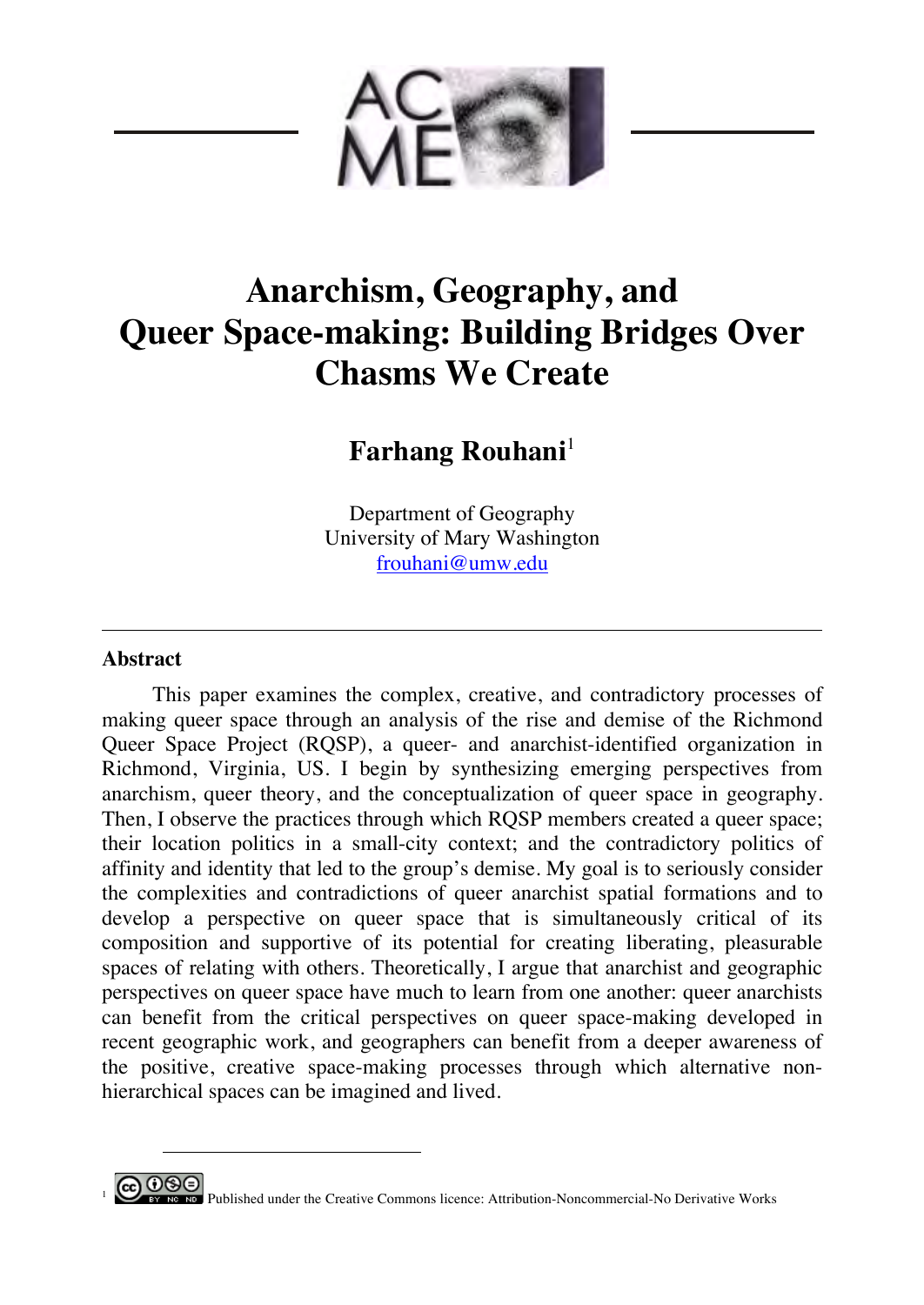### **Introduction**

The Richmond Queer Space Project (RQSP hereafter) was a short-lived, micro-scale activist organization in Richmond, Virginia which nonetheless had a very dynamic presence and was attempting to synthesize a vision of a queer anarchist community. The sub-title of my paper after the colon, "building bridges over chasms we create," is attributed to one of the group's founding members. It became a running joke, as members forever tried to come up with a short, catchy phrase that could articulate the shared political vision of the collective, but never quite succeeded in agreeing how to concisely encapsulate this vision. This inability to agree on a simplification and the processes of constantly working to build bridges over internal chasms perfectly captures the challenges of such a project. It also emphasizes my central goal here: to bring together disparate ideas from geographic and anarchist thought to argue for a simultaneously critical and celebratory approach for understanding queer space-making.

In this paper, I examine the simultaneously complex, creative, and contradictory processes of queer anarchist community building through analysis of the rise, fluorescence, and demise of RQSP specifically and queer space generally. I begin by synthesizing some recent strands of anarchist thought centered around affinity, prefigurative, and queer politics, with insights on queer space from geographers. I then examine the bridges and chasms of RQSP, with a special focus on the complex processes through which the group created a queer space; how the creation of the space was negotiated in the context of larger, oppressive urban structures; and how the group engaged in some often contradictory affinity- and identity-based politics. I argue that participants enacted conflicting understandings of queer space that at some times sought to destabilize identity boundaries and at other times solidified a fragmenting identity in space. I base my observations here on semi-structured, in-depth interviews I conducted with 10 members of the collective over the period of a year. I centered these interviews on questions of how and why the group was formed, the significance and limitations of creating material queer spaces, and the factors that led to the group's demise. I supplemented the interviews with qualitative content analysis of the collective's publications and detailed weekly meeting minutes, which I examined primarily to understand the group's goals, consensus practices, use of space, and undertaken projects. I employ the concept of "queer space" here both in the critical ways it has developed in academic queer theory and as a conflicting concept (and in some cases, identity) used by RQSP members. Thus, in contrast to much scholarly work in which "queer space" might solely be an applied academic concept to a particular context, I use it both as a critical framework for understanding and as a contested term used by participants themselves in different ways to reflect on their own lives.

While anarchist perspectives offer highly creative, inspiring, utopic alternatives to conventional ways of living and conducting politics, they often do not delve into the messy, contradictory processes of the enactment of these ideals. Recent work on queer space by critical human geographers has made significant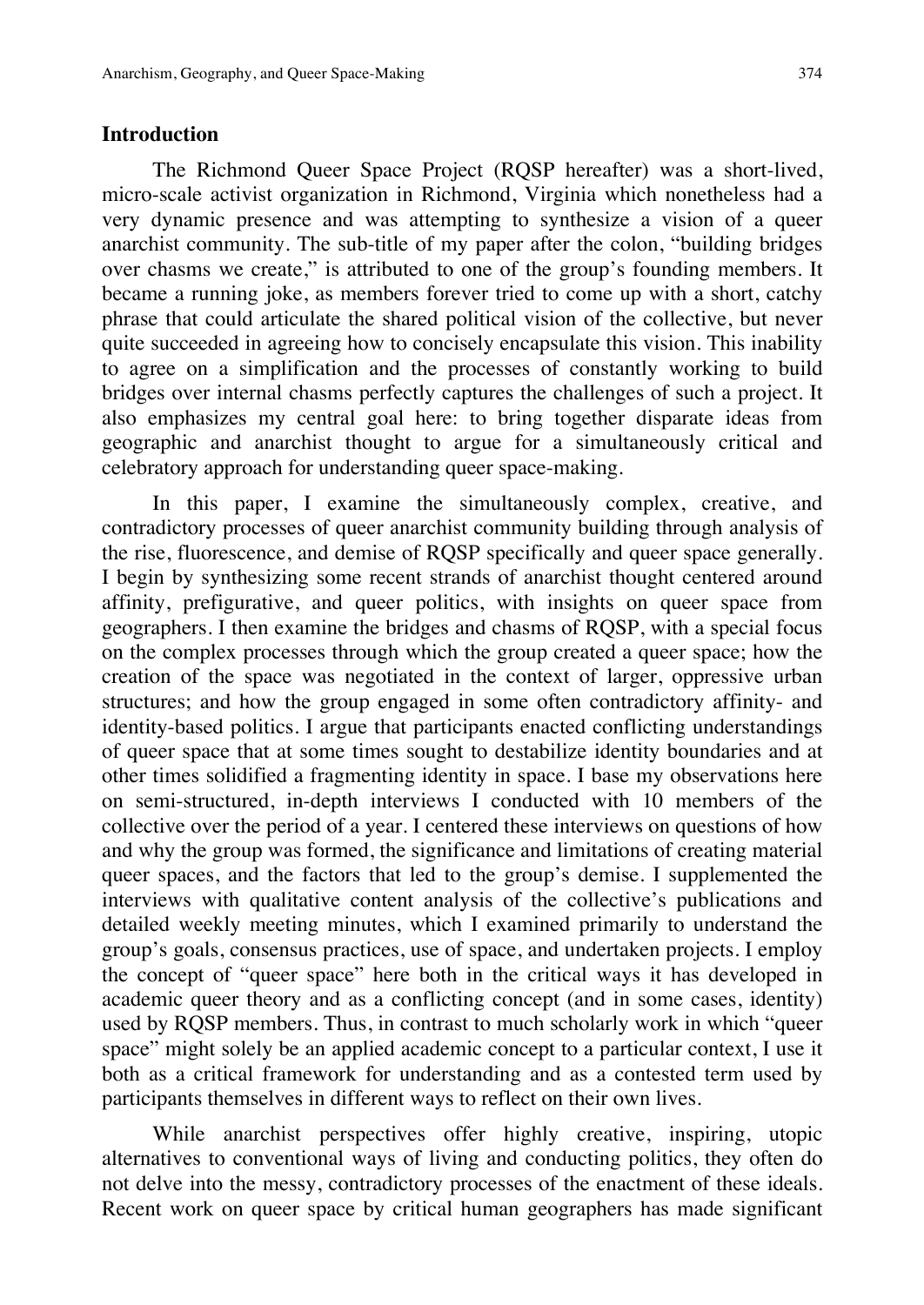strides in approaching these complexities. My concern about this turn in approach, though, is the extent to which it diminishes the usefulness of locating queeridentified spaces and devalues the positive experiences of its participants. While such spaces have their limitations, I argue that queer anarchist approaches have much to offer geographers in affirming the positive, creative, liberating value of queer spatial experimentation.

#### **Conceptualizing Queer Anarchist Space-Making**

Anarchism offers a significant body of knowledge and practice challenging the legitimacy of state-based hierarchical social relations as forms of coercion and domination, and offering creative alternatives to such state formations. Recent years have witnessed a dramatic increase in academic and activist interest in anarchist philosophies in relation to local, regional, and global movements in opposition to neoliberal capitalism, war, and other newer forms of imperialism (Graeber, 2002; Polleta, 2001; Shantz, 2003). Within the academy, anarchist perspectives have inspired and been inspired by queer theory, critical race theory, post-structuralism, feminism, radical environmentalism, and other radical frameworks that have pushed anarchism toward new directions (Amster et al., 2009). Geographers have been involved in anarchist theory on and off since its inception, more recently with a special focus on the development of autonomous spaces such as social centers (Blunt and Wills, 2000; Mudu, 2004; Chatterton and Pickerill, 2006). Their contribution has been crucial in bringing attention to the multiple everyday spaces and flows of activism and in moving beyond a fixation on the spatiality of street protest alone. Three important developments of anarchist theory that are particularly important in my examination of RQSP are: an emphasis on movements, strategies, and spaces built around a conceptualization of affinity, as opposed to identity; a prefigurative approach to politics that promotes utopic experiments, a presupposition of equality, and conscious, ethical attention to the means of political action; and the confluence of queer theory and anarchist perspectives in the form of a queer anarchism.

Routledge envisions affinity as "a group of people sharing common ground and who can provide supportive, sympathetic spaces for its members to articulate, listen to one another, and to share concerns, emotions, or fears" (Routledge, 2009, 84-85). The politics of affinity, as such, gives people a way of providing support and solidarity for one another and understands the suffering and hopes of regionally and culturally diverse populations as interlinked. Often, this move involves "an articulation of a temporary common ground," within which people strategically negotiate cultural, political, and economic differences through an awareness of temporarily common goals and grievances (Routledge, 2009, 89).

In the context of anti-corporate globalization, Juris argues that affinity involves, instead of a "one-to-one identity," a "confluence" between anarchistinspired principles and other sources of critique of late capitalism (Juris, 2009, 213). Such a politics of affinity requires a move away from strict adherence to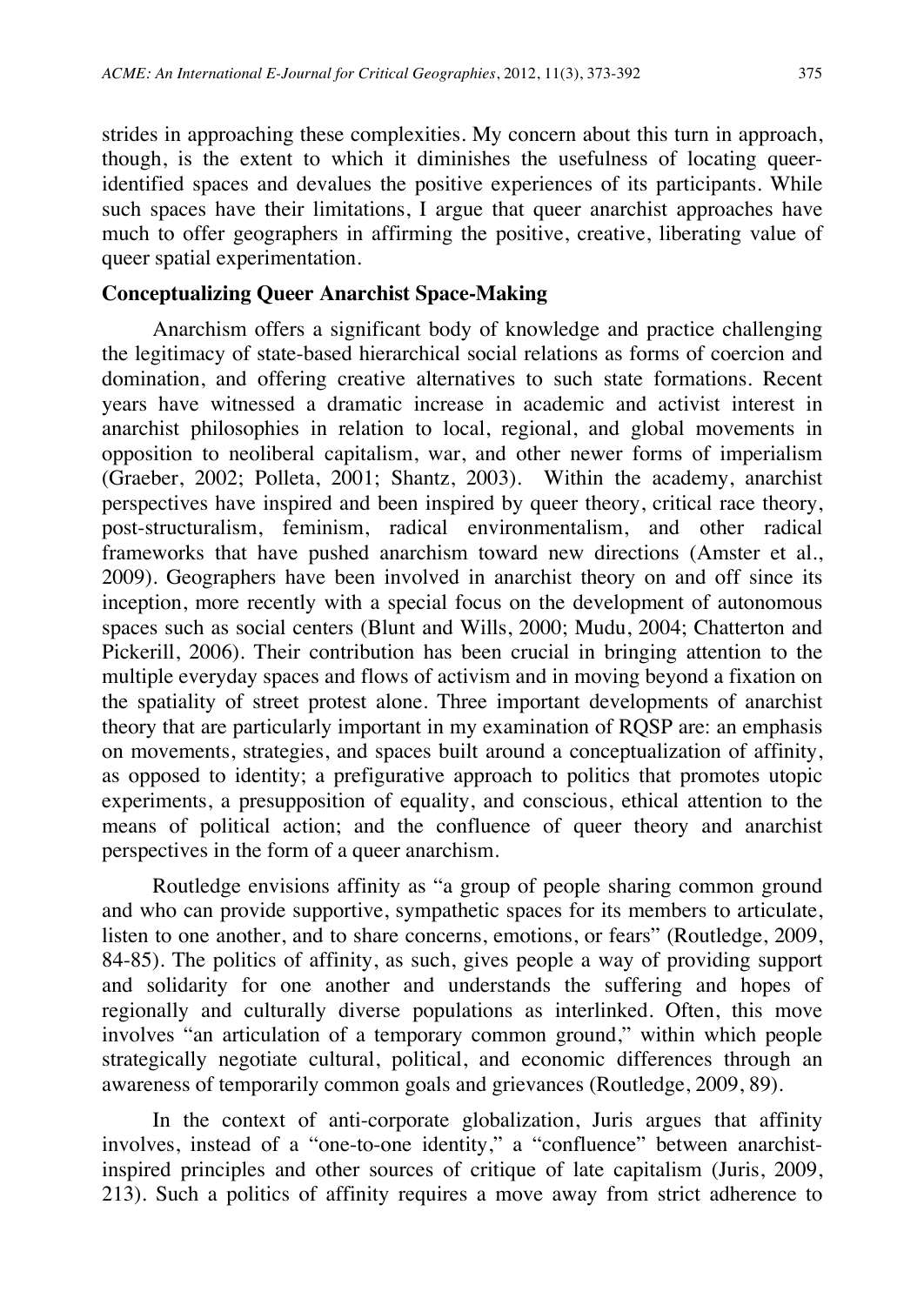anarchist ideology, in favor of one that is open to the possibility of multiple, fluid egalitarian networks, alliances, and subjectivities. It also requires anarchists to have a sense of humility and not claim strict ownership over ideas they may share with others, temporarily or otherwise.

An emphasis on affinity often coalesces through a prefigurative sense of politics, which demands that activists ethically live and act according to the world they would like to see, as much as possible, in the world today. It begins with an understanding of a democratic politics that presupposes equality, as opposed to demanding it (Ranciere, 1999; May, 2009). It then leads to movements and spaces that are ordered less around identity-based demands and more around an active, radical presupposition of equality that envisions a collective subject of resistance. This envisioning of politics requires us to see the process of politics as being as essential as the result; how we act politically defines and shapes the society we like to see. Movements and spaces constructed through this vision, then, often involve the employment of non-hierarchical, participatory, consensus-based models of action. They also require a utopic vision committed to defining and realizing a desired future, whether it is through a revolutionary organization seeking to realize a post-revolutionary society or through the formation of intentional communities and temporary autonomous zones (Gordon, 2007; Amster, 2003; Seyferth, 2009).

In this way, anarchists conceive utopia as a process, rather than a product. Shantz, for example, uses the term "transfer culture" to define the ideas and actions through which people "make the trip" from our society to a desired future society (Shantz, 2008, 26). Olsen warns, though, that such realized spaces, whether developed through the "insurrection" model of direct action or the "infoshop" model of intentional autonomous communities, must not be divorced from larger movements, strategies, and forms of political organization that can bind them together in the longer term (Olsen, 2009). While Olsen's vision of anarchism as expressed through the spaces of protest and information centers is reductive of anarchist practices in everyday life, his point of the problems associated with linking to a very narrow population segment deserves critical consideration.

Sexuality is one of the realms of social life produced through state hierarchy, and queer theorists in particular have critiqued the ways in which sexuality, as well as other categories of identity, is socially constructed through hierarchical "normative" and "deviant" categories (Edelman, 2004; Halberstam, 2005; Warner, 1999, for example). Shepard argues that anarchism and queer theory converge around four important themes: a rejection of the paternalistic state; support for a politics of freedom and autonomy; a critique of normative assumptions about the world; and a mutual respect for pleasure (Shepard, 2010, 515-16). Anarchist and queer theoretical frameworks, thus, have much in common in that they critique existing structured, hierarchical arrangements of humanity and seek ways to subvert or transform them, though these ideas are articulated in different ways. Queer theoretical perspectives coalesce with anarchism around an affinity politics that critiques categorization into separate, unchangeable identities and a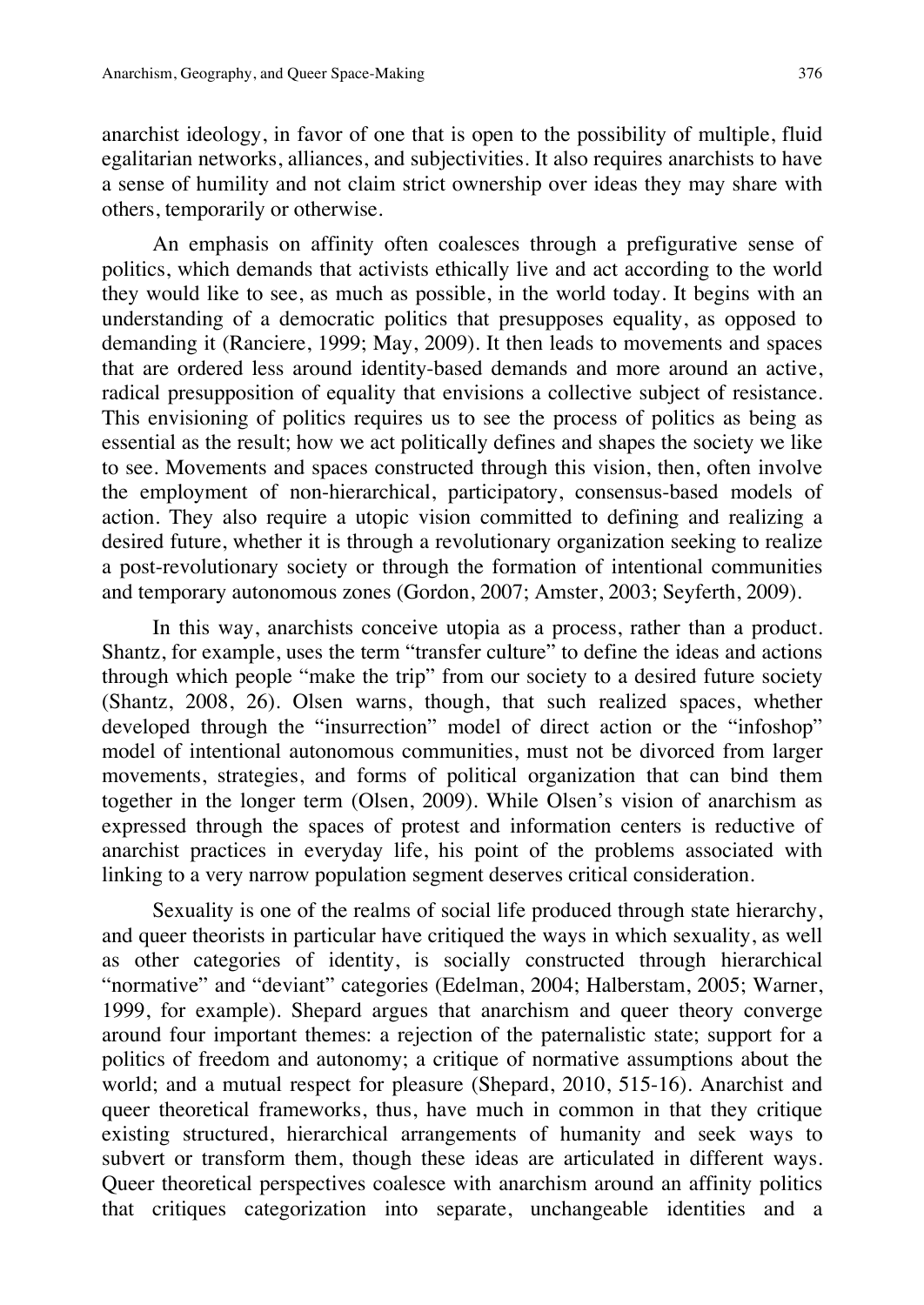prefigurative politics that destabilizes and reimagines how we can live our sexual lives. Historically, the politics of sexuality have played a significant role in anarchist movements, embodied in figures such as Emma Goldman and Oscar Wilde and movements such as Mujeres Libres, and to a limited extent, ACT-UP and Queer Nation. Kissack argues that the modern queer activist movement in the US, in fact, originates largely in the work of anarchist sex radicals such as Goldman and John William Lloyd, who themselves were strongly influenced by the works of European anarchist sex radicals (Kissack 2008).

Despite the intersections between queer theory and anarchism, anarchist ideas receive little acknowledgement in their capacity for addressing questions of sexuality within queer theory, while queer theory continues to be marginalized in the study of anarchist theory and practice. Shannon and Willis argue that queering anarchism requires a sort of "theoretical polyamory" that unpacks the academic divide between loving and thinking, seeks to move beyond the rigid, economically reductionist dictates of some forms of anarchism, and establishes long-standing affinities, as in personal relationships (Shannon and Willis, 2010). Anarchism and queer theory have, in fact, much to offer each other: queer theory in its critical perspectives on normativity and identity formation, and anarchism in its dynamic critique of coercive systems of political and economic power. A combined queer anarchist perspective offers an alternative ethical, political position from the increasingly mainstream, capitalist state-centered face of lesbian and gay politics. Jamie Heckert offers such a dynamic synthesis of a practical, political, and theoretical queer anarchism in his conceptualization of anarchism as a set of ethics of relationships. Examining the rigid constructs of "sexual orientation" as an everyday state-form through limiting identities such as heterosexual, homosexual, and the LGBTQ alphabet soup are regulated, he argues that people's identities and desires cannot be contained in state forms and that they actively produce alternative realities in everyday life in relation to their partners that can collide with and challenge such state forms in more subtle and overt ways (Heckert, 2005). This critique is based less around states as solidified entities and more on the dynamic everyday processes of state formation (Corrigan and Sayer, 1985; Abrams, 1988; Alonso, 1994) through which aspects of identity, including sexual orientation, are regulated and constrained. Heckert's work exemplifies the tying together of affinity and prefigurative politics, in his simultaneous critique of rigid, state-sanctioned sexual identity categories and exploration of the constrained ways in which people create more liberating sexual lives.

#### *Queer Space-Making*

While inspired by the discursive, post-structuralist perspectives of queer theory, understandings of queer space in geography are unique in how they are more often materially anchored in embodied, everyday experiences (Brown, 2000; Browne et al., 2007). The concern for materiality is one of the things that geographers who study queer space and anarchists tend to have in common. Though it would be nearly impossible to encapsulate how geographers have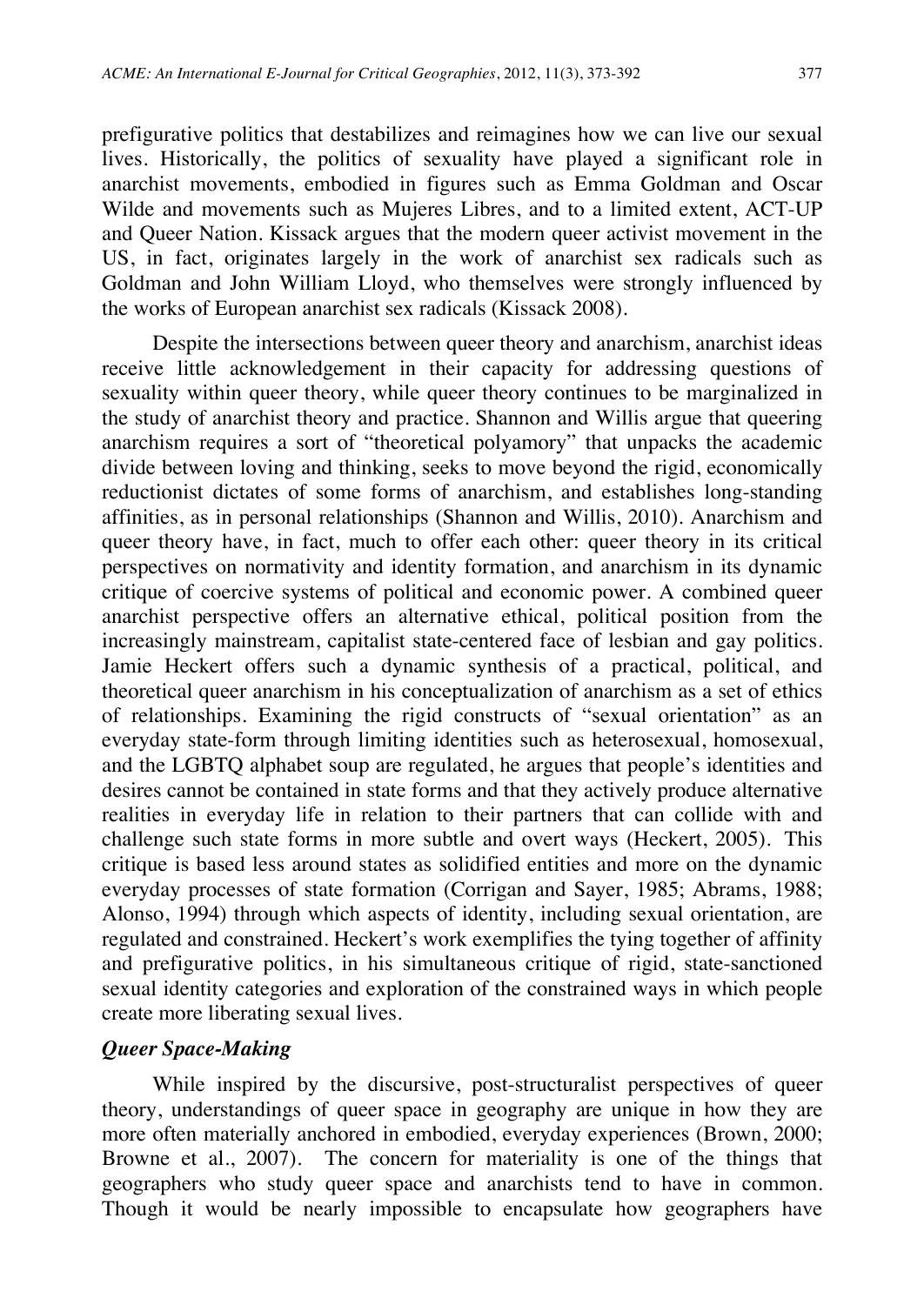conceptualized queer space, much of it has been based in a dialectical approach to how performances of gender and sex produce space and how spatial formations constrain and enable different kinds of presentation of sexualities in spaces ranging from the most private to the most public and from the most everyday to the most symbolic. They have examined the spatial formations of heteronormativity, and more recently homonormativity; the intersectionality of sexuality with race, class, and other forms of subjectivity in the production of space; and the application of queer approaches to realms of study other than sexuality (Bell et al., 1994; Binnie, 1997; Nast, 2002). More recently, some geographers have drawn attention to the need to not think of "queer" as simply equating with transgression, but to observe the ways in which queer approaches themselves may be complicit within larger normative social structures (Oswin, 2005; Browne et al., 2007). Given that queering space involves an examination of how identities of all kinds are normalized or marginalized, "a queer geography…is not about identity politics at all, but is anti-identity" (Hubbard, 2007, 156). As destabilizing, de-normalizing, and liberating as queer approaches may be, they are also situated in the material world and thus interact with its contradictions and complications. Oswin sums up recent trends in the study of queer space as challenging the focus on LGBT identity politics with non-identitarian, queer political approaches; broadening the focus from sexuality and gender to a critique of normativity in a larger and wider sense, thereby positioning "sexuality within multi-faceted constellations of power;" and complicating the valorization of queer space with a critique of homonormativity, for example in the critique of queer space as implicitly white space (Oswin, 2008, 91-93, 100).

These new critiques are crucial to a more nuanced, critical understanding of the making of queer space, certainly in the context of the experience of the Richmond Queer Space Project. But at the same time, they tend to lack something central to the discussions of queering anarchism: an emphasis on the positive, creative space-making processes through which alternative non-hierarchical spaces can be imagined and practiced. Gavin Brown's work brings a geographic perspective on queer space together with anarchist perspectives on affinity, autonomy, and play in his research on Queeruption gatherings, committing a kind of theoretical polyamory (Brown, 2007). He finds the Queeruption gatherings to be highly creative and productive in conceiving a non-hierarchical queer community that is anti-assimilationist, sex-positive, and ethically aware in both its goals and modes of operation (Brown, 2007, 196-197). The temporary spaces of the gatherings provide opportunities for autonomous, affinity-based formation of ethical relationships that "gently challenge the social divisions that result from a politics of identity" (Brown, 2007, 202) and constitute the formation of a "queertopia." Brown admits some limits to the sustainability of Queeruption, specifically addressing critiques that it does not have appeal across generations, has become formulaic and repetitive, and is not as politically engaged as it could be. But ultimately, he sees great value in the utopic opportunities for constructing ethical, respectful, participatory communities.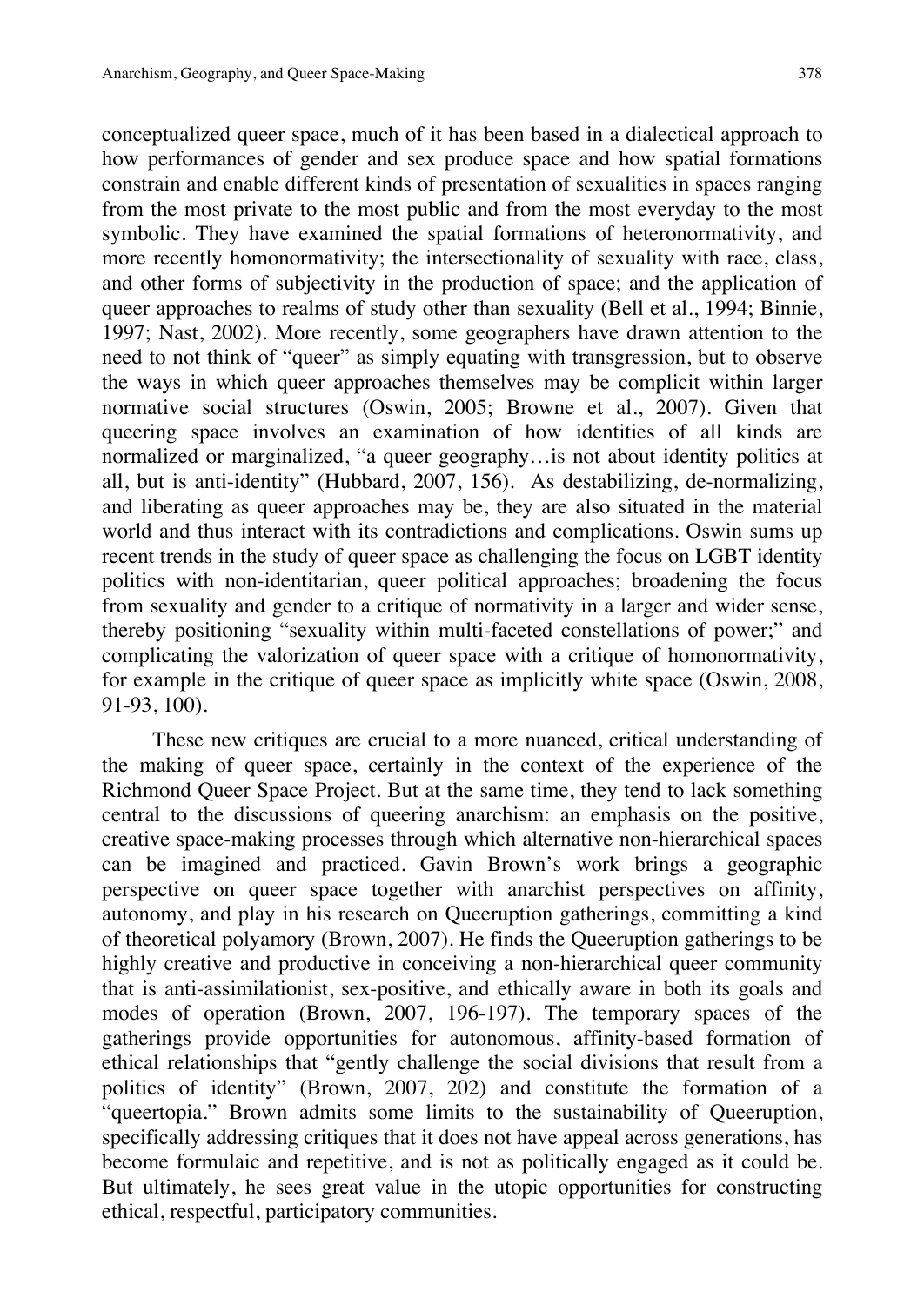In what follows, I intend to take both the accomplishments and the limitations of the Richmond Queer Space Project seriously in order to critically explore the possibilities of such intentional queer anarchist community formations. In any process of building a new world in the shell of the existing ones, there are bound to be contradictions and capitulations. I seek to take these complications seriously, primarily as a way of understanding how the creative, liberatory potential of such projects can be sustained.

# **The Richmond Queer Space Project**

The Richmond Queer Space Project was founded in the Spring of 2001 by four self-described queers who had previously established local chapters of the Queer Liberation Front and the Lesbian Avengers. Their goals were:

- To provide a space to promote community among queer-identified people and encourage queer activity in Richmond
- To provide free meeting space for queer-positive groups who work to challenge heterosexism, sexism, ableism, racism, and classism
- To educate on queer and related issues through pamphlets, speakers, conferences, queer cultural activities, and a lending library (RQSP literature 1/10/02)

The conceptualization of "queer" is purposefully and profoundly vague in literature produced by the group, but it appears to reside somewhere between Richmond's small but active anarchist (mostly straight) radical communities and the politically semi-visible LGBT communities. The group's initial members participated in direct action groups such as Food not Bombs and Richmond Earth First!, as well as organizations based around LGBT identity issues such as the Richmond Organization for Sexual Minority Youth (ROSMY). The group sought to extend a definition of queer as fluid and limitless, but at the same time, something that could serve as a radical identification for a group of sexual minorities that did not fit within existing categories.

The collective thus formed through a desire to develop an organized channel for politics and a place from which to connect with other groups, all within a small city that desperately needed it. RQSP enabled members a position from which to act as queer activists and to simultaneously connect with radical anarchist and established LGBT activists and at the same time differentiating from them. One group member noted that the relationship with Food Not Bombs was particularly productive when the latter started to hold its meetings in RQSP space: RQSP became much more connected to other Richmond radical groups, and the "straight radicals" gained sensitivities and awareness regarding radical feminist and queer perspectives. She stated in a simultaneously joking and serious way, "I always really valued the ways we were able to 'infect' the straight activists" (Interview 2/4/09). This notion of infection reveals both the extent to which RQSP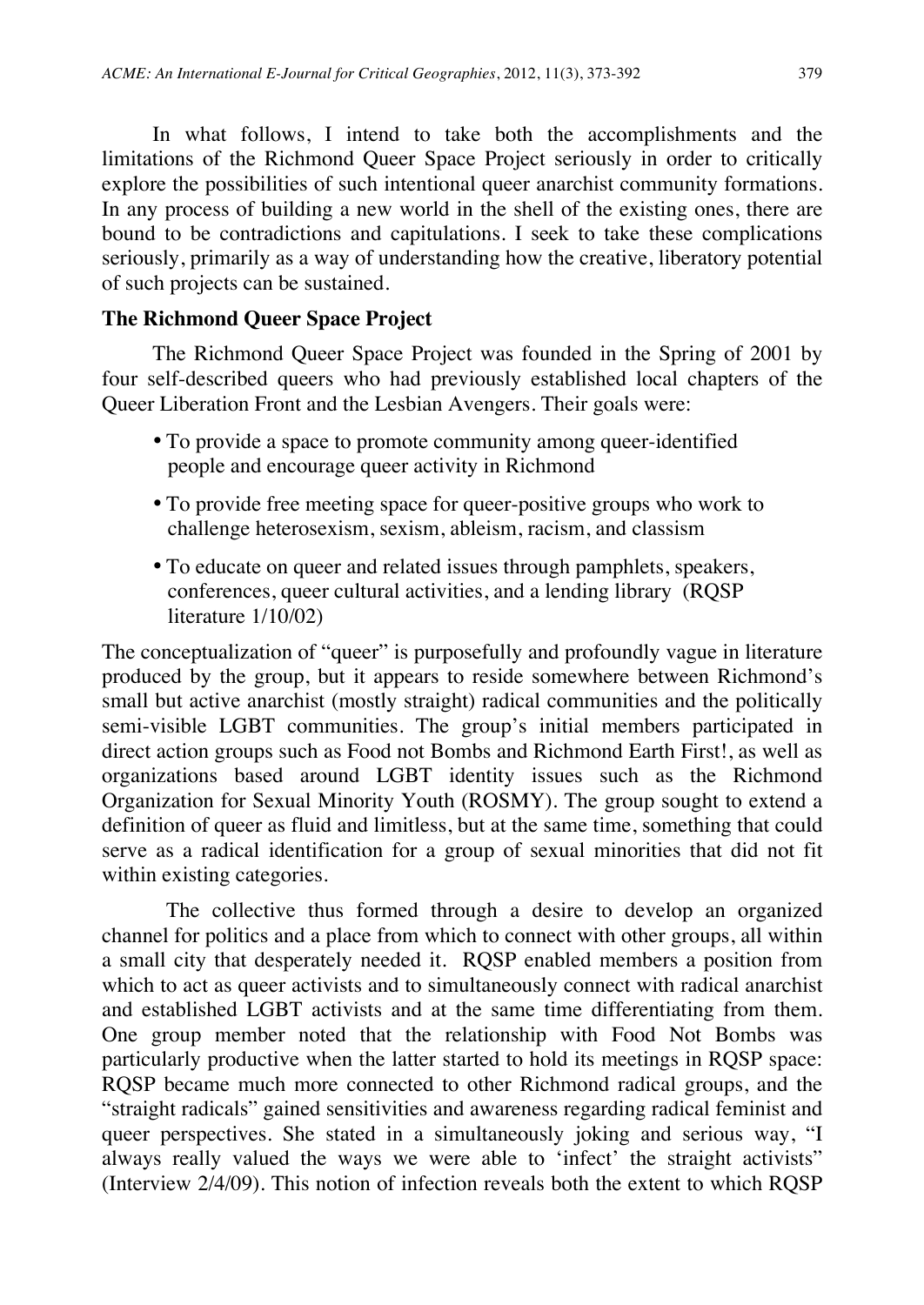members felt marginalized by the larger activist community and the ways in which they were able to playfully resist their own stigmatization.

What made RQSP particularly unique were its active, prefigurative attempts to construct a queer anarchist space and set of ethics. Weekly meetings enabled the group to discuss these issues and to bring these strands together through collectivist anarchist models of consensus-building. Rules for membership required the attendance of three consecutive meetings, followed by a processing discussion. Some of the greatest achievements of RQSP that members identified included the widely successful speaker series and a variety of workshops on queer-themed topics ranging from porn to disability issues to queer-friendly yoga and massage teaching sessions. The speaker series provided an important way for the group to "build bridges" with other activist organizations, as well as a larger set of publics in the city of Richmond (Interview 8/8/09).

 participated in one of these dinners as a sexually ambiguously-written character The collective also organized and participated in a number of local protests and rallies on issues ranging from sexuality-based and reproductive rights to the Iraq War. Among the various creative fundraisers and events, the most popular were a series of Murder Mystery Dinners, which according to some members were the most imaginative, collective, fun, and financially successful of all the group's endeavors, drawing from the group's diverse talents in cooking, character/plot design, acting, and spatial arrangement. These drew diverse crowds of 40 to 50 straight and gay Richmond community members who were compelled to queer themselves through the collective's imaginative vision (Interview 3/4/09). Having named Wallflower, I can attest to their transformative, creative potential. We were all assigned sexually radical characters of all sorts with which we were allowed to safely experiment for an evening. At the very least, these dinners taught us how us to have fun with our sexual identities, and at the most allowed us to experiment with decentering and transforming them in creative ways.

Many of the group's strengths lay in the insistence of maintaining a physical space, Queer Paradise, that gave members a social space for gathering, a political space for interaction with other anarchist-minded groups, and a public space from which to interact with the city of Richmond as a whole. In this sense, it simultaneously operated as spaces of refuge, collaboration, and contention with the larger urban context. As one interviewee remarked, "The project was intentionally about space from the start, and that is what allowed it to flourish like it did" (Interview 7/30/09).

The original space that the group occupied was a poorly-maintained loft in downtown Richmond, which members referred to it as Queer Paradise. From early on, the group differentiated between Queer Paradise, the physical space, and the Richmond Queer Space Project, the collective that planned events in and out of the space. Group members built queer sensibilities into the warehouse. For example, they built a room for a member in a wheelchair enclosed with a short doorway "to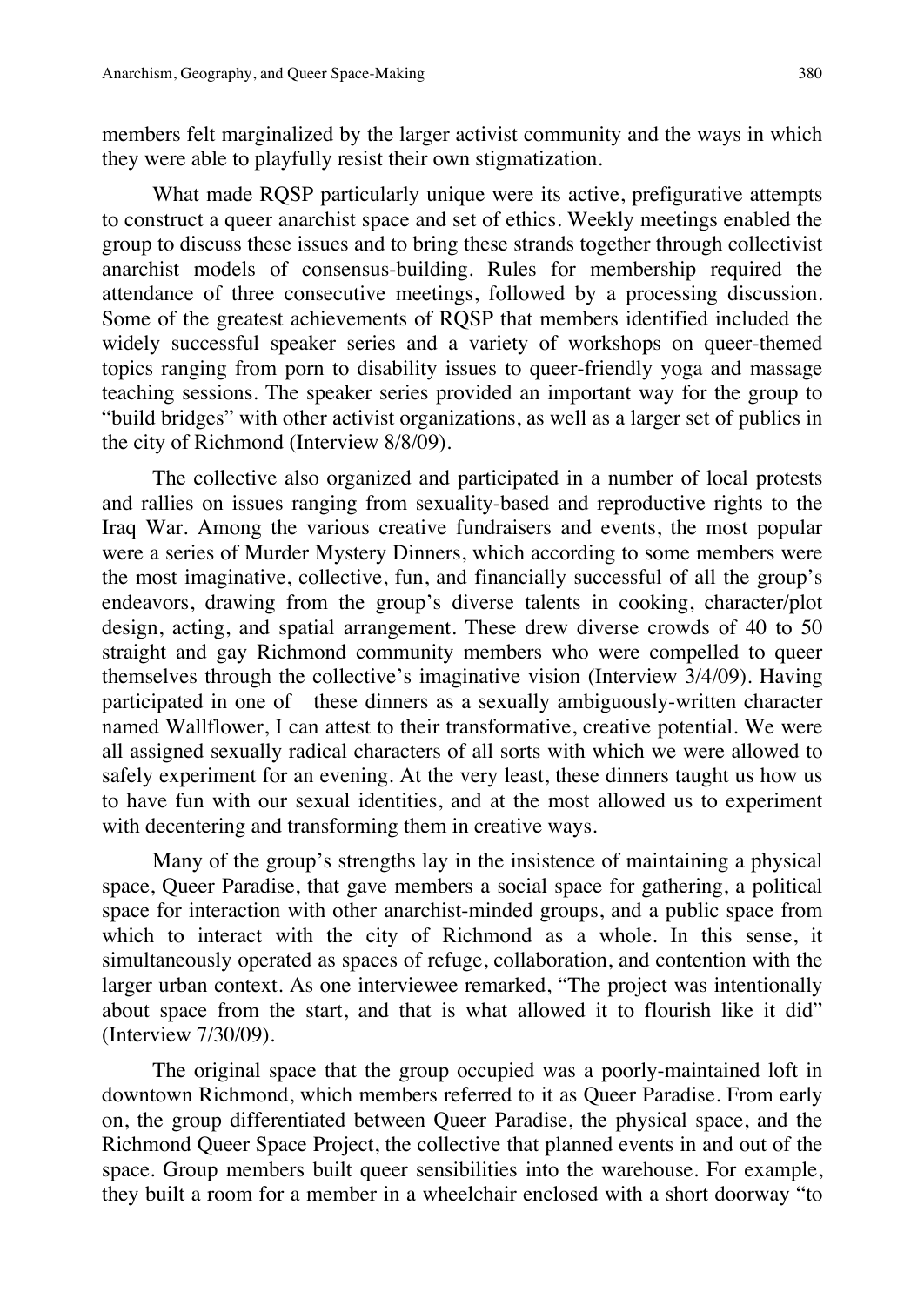remind people that handicap is about design, not bodies, since all except for this resident would have to duck to enter her room" (Interview 3/2/09). Queering disabilities became one of the central themes of the group's work, notably through some workshop sessions. Also, the large front room, used for gatherings, was given the name Thomas/Thomasine Hall, after Virginia's first intersex colonist, an attempt at queering the usually conservative telling of the region's history. The use of that space ended in April 2002 when police and city inspectors condemned the building. Within the context of the group's combative existence with the city, this forced move occurred during a time when the neighborhood was being rapidly gentrified, with "luxury living" condominiums being built right next door. The selective politics of gentrification became clear to the residents, as they were forced to leave but the landlord renting the not-up-to-code space to them did not suffer any consequences.

The salience of having a physical space became evident during the transition periods when RQSP floundered without Queer Paradise, with members meeting sporadically and ineffectively in private houses, on a farm, and in university buildings. Queer Paradise reemerged in November 2002 as a leased office space in downtown Richmond. Members chose the space because of its public visibility and accessibility. In a visioning brainstorming session that led to the decision to lease the space, some of the recurring themes included the importance of maintaining a physical space, cultivating a space that is "clearly queer and FABULOUS," serving as a bridge between the radical straight and sympathetic gay communities, working as an "addition to the community rather than a replacement of it," and allowing the space to be "different things for different people" (Meeting minutes 9/22/02). These goals, though, were lived through in some complex, contradictory, and ultimately irreparable ways.

#### **Complicating Queertopias**

Through much discussion and debate, the group decided to stop renting the physical space in 2006, and much like the first time that they had become placeless, the group floundered and eventually ceased to operate. This was a difficult decision for many, but came about as a result of a combination of internal conflicts, competing priorities, and activist fatigue. Ultimately, there were not enough people to make the vision work and the project outscoped the commitment of the people involved. Three significant areas of contention revolved around competing visions of how the space should be configured, the location politics of radical activist community building in a capitalist urban context, and the messy politics of affinity. My goal is to examine what caused the RQSP to flourish and flounder as a way of complicating how we think about anarchism in practice and exploring how such spaces can become more sustainable.

#### *The Material Practices of Place-Making*

Members who were a part of the collective during the first incarnation of Queer Paradise reflect proudly in their accomplishments and the potential that the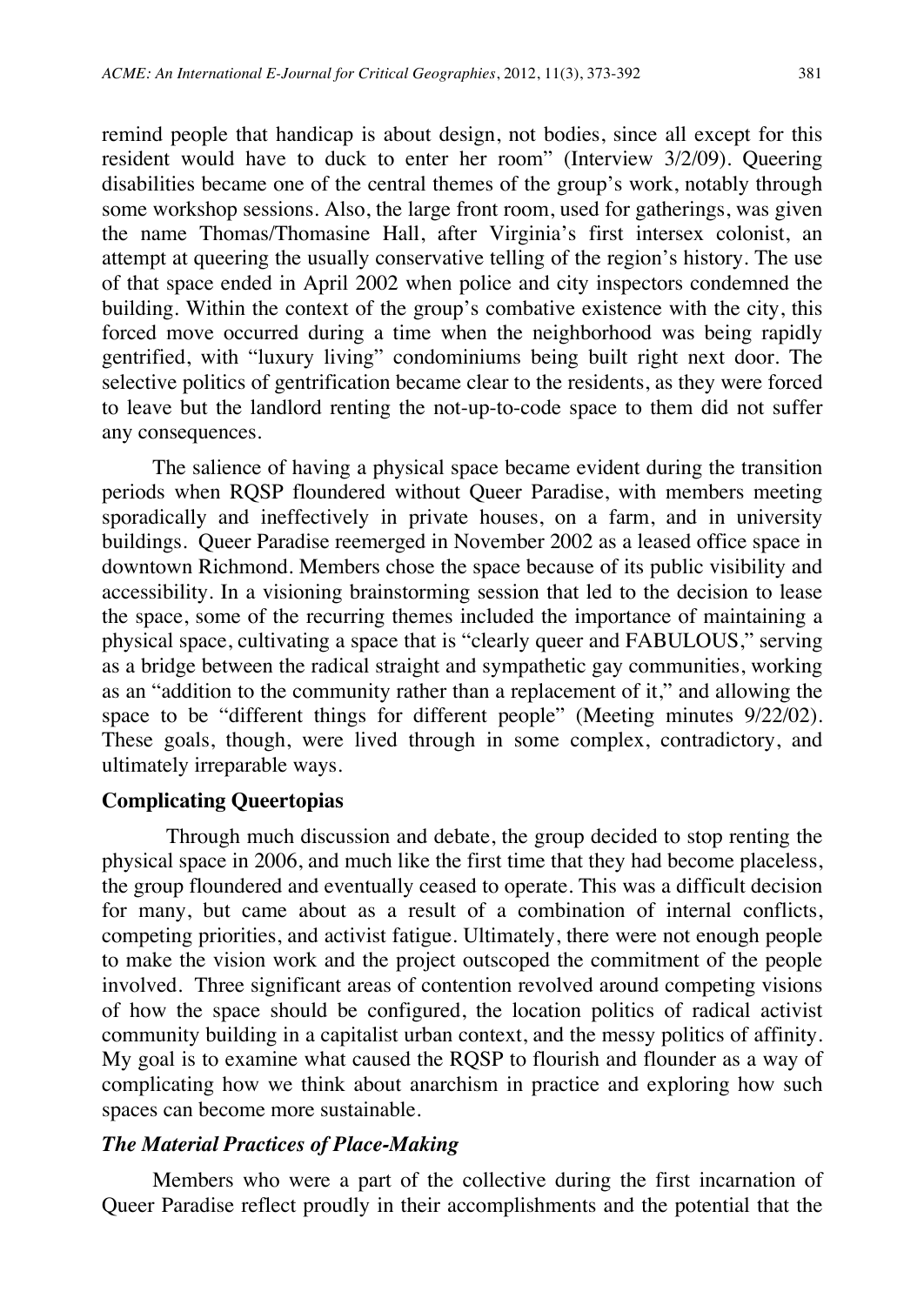space held. As a warehouse, members could make conscious collective decisions on how the space should look, for example where they should build walls and how. These decisions empowered members on both practical and intellectual levels. Having little previous construction experience, they gained senses of autonomy and mutualism through skills they learned. "There was a whole lot of DIY-ness in the air," said one member (Interview 8/8/09). The fact that it was simultaneously a private and public space, with four members living full-time in the space that also held meetings and political and social events, gave it more immediate and substantive meaning as both a living space and a public/political space. Most participants reflected on the space with a great sense of nostalgia, how among other things "were not afraid to get dirty," and that it was "the funnest year," with creative activities ranging from dance parties to a graffiti art show (Interview 7/30/09).

After the hiatus and through much discussion, members chose the second Queer Paradise space based on its accessibility and visibility. With a street-facing window, the space significantly raised RQSP's public profile, from a semi-public home-community space to a fully public space that could enroll the participation of a larger population. Despite these advantages, the space lacked the imaginative and creative possibilities of the first space. Two group members spent time purchasing fabric, mostly in a pink leopard skin pattern, to try to make the office feel more "homey" and less "officey." (Interview 1/20/09) They wanted it to feel as comfortable, inviting, and queer as possible. Even as much as members tried to make it more "sassy," one member argued, "it didn't fit our needs so much as it fit our requirements" (Interview 8/3/09).

The transformation from the initial mission statement of the collective, discussed above, to the one written for the second space encapsulates some significant changes in the workings of the group: "The Richmond Queer Space Project maintains a queer-friendly space and resource center, promotes queer culture in Richmond, and links queer experience to the wide spectrum of social justice work" (2004, [queerspace.org,](https://queerspace.org) now defunct). This statement reflects a significant change from the radically politicized mission statement of the first space, discussed earlier, to the more generic, thought perhaps inclusive, social justice tone of the second. The period of transition from the first to the second Queer Paradise also marked the formalization of the collective as a non-profit organization, a change described by one group member as from "DIY-ness" to "non-profitness." Following Andrucki and Elder's skepticism about the possibilities for radical politics and autonomy for any organization that needs to adhere to the constraints of state law and hierarchy (Andrucki and Elder 2007), I see this change as having significantly compromised the creative, experimental, prefigurative potential that the first space held. The attempts to decorate the second space with sassy accents sought to ease the transition into this more formalized and less radical stage of the group's existence, but there is only so much that pink leopard print can accomplish.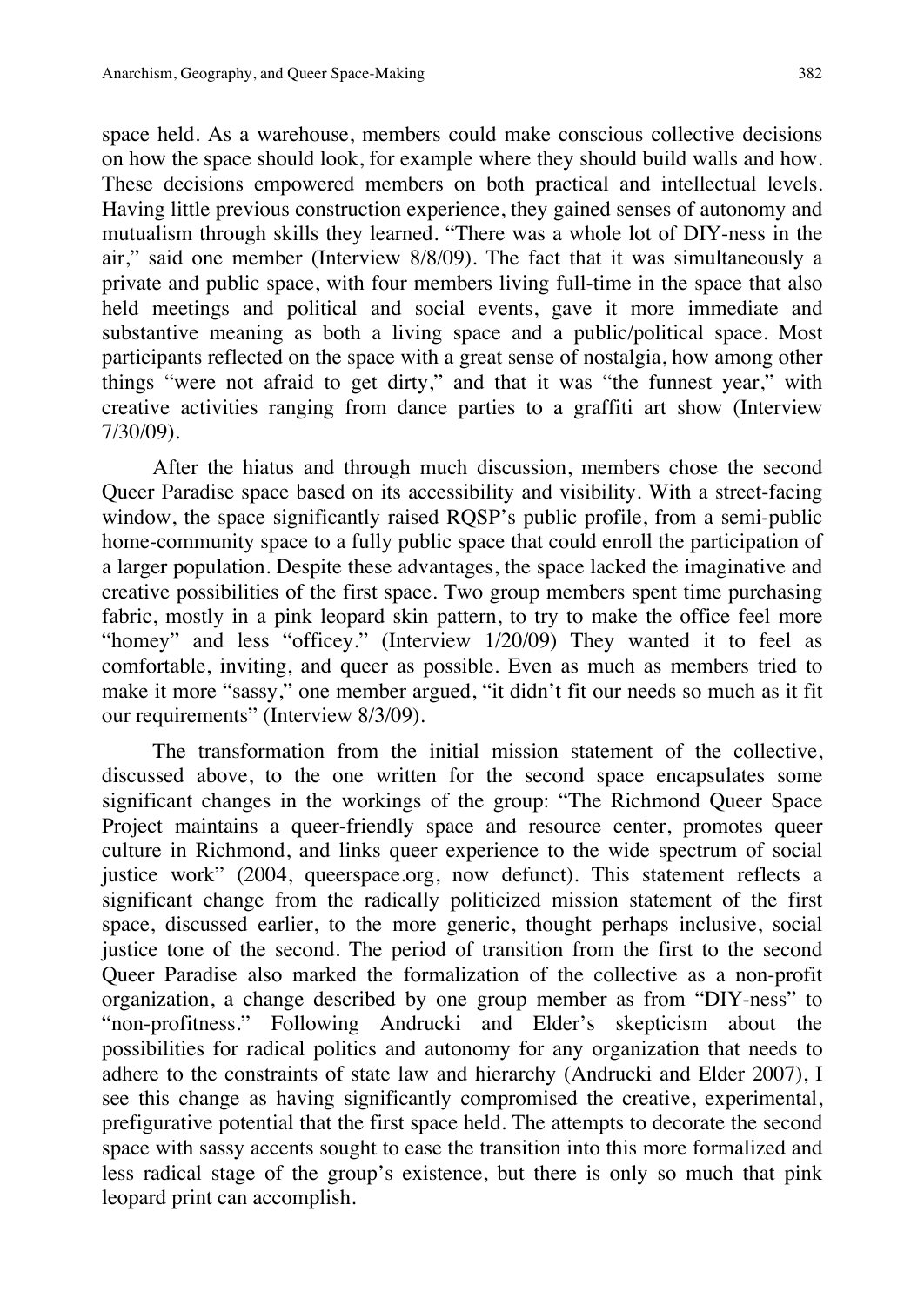As membership grew in the second space, so did divergence in views of how the space should be used. Some members wanted it to be a more utilitarian space for holding meetings, organizing political events, and accessing email, while others wanted to create an inclusive community living space. One of my interviews quipped at one point, "I can't believe we never had a sex party!" (Interview 8/9/09), suggesting the limitations of how the space ended up being used. In various such ways, the space transformed from something with endless possibilities to a more limited, though active and larger, materialization of a queer community space.

#### *Anarchist Practice in a Small City*

The spaces occupied by Queer Paradise 1 and 2 are now, respectively, a condo development project and a hair salon. To understand how this came about requires attention to the larger location politics of the neighborhood and city. Both sites of Queer Paradise were located in Jackson Ward, one of Richmond's rapidly and unevenly gentrifying neighborhoods, near both downtown and Virginia Commonwealth University, in a city marked profoundly by a history of racial segregation (see Lieb, 2002, 2004). The neighborhood largely developed in the 1890s-1920s as a product of racial segregation and as a prime hub of African American social and economic life, with bustling commercial, entertainment, and residential sectors (Bowen, 2003). It began to decline in the 1950s through a combination of the building of the Interstate Highway through the city, which cut the neighborhood in half and displaced 7,000 residents; fierce commercial competition from downtown business, in which African Americans were increasingly allowed to shop, without a reciprocal white patronage of African-American owned businesses; and a form of "Black Flight," as more affluent African Americans left the overcrowded neighborhood, the overcrowding itself a product of segregation, for the desegregating suburbs (Bowen, 2003). By 1990, approximately two-thirds of the commercial structures were unoccupied. It began to experience new growth in the 1980s with its placement on the National Register of Historic Places and reconstruction in the form of neighborhood gentrification by affluent whites and African Americans; the building of government buildings, a convention center, which was built through the destruction of a few blocks of historical housing; and the commencement of civic activities.

In reflecting on their relationship with their surroundings, some members felt largely alienated from the "creepy, anti-community, racist, manipulative" city council, in particular, and from the real estate development surrounding them. The experience of the shut-down of the first Queer Paradise left members feeling hostile toward the city government. It showed the group members that the city cared more about real estate development than the safety of residents, which was not so much a surprise, but a reminder of how they did not fit into the narrative of neighborhood decline and renewal.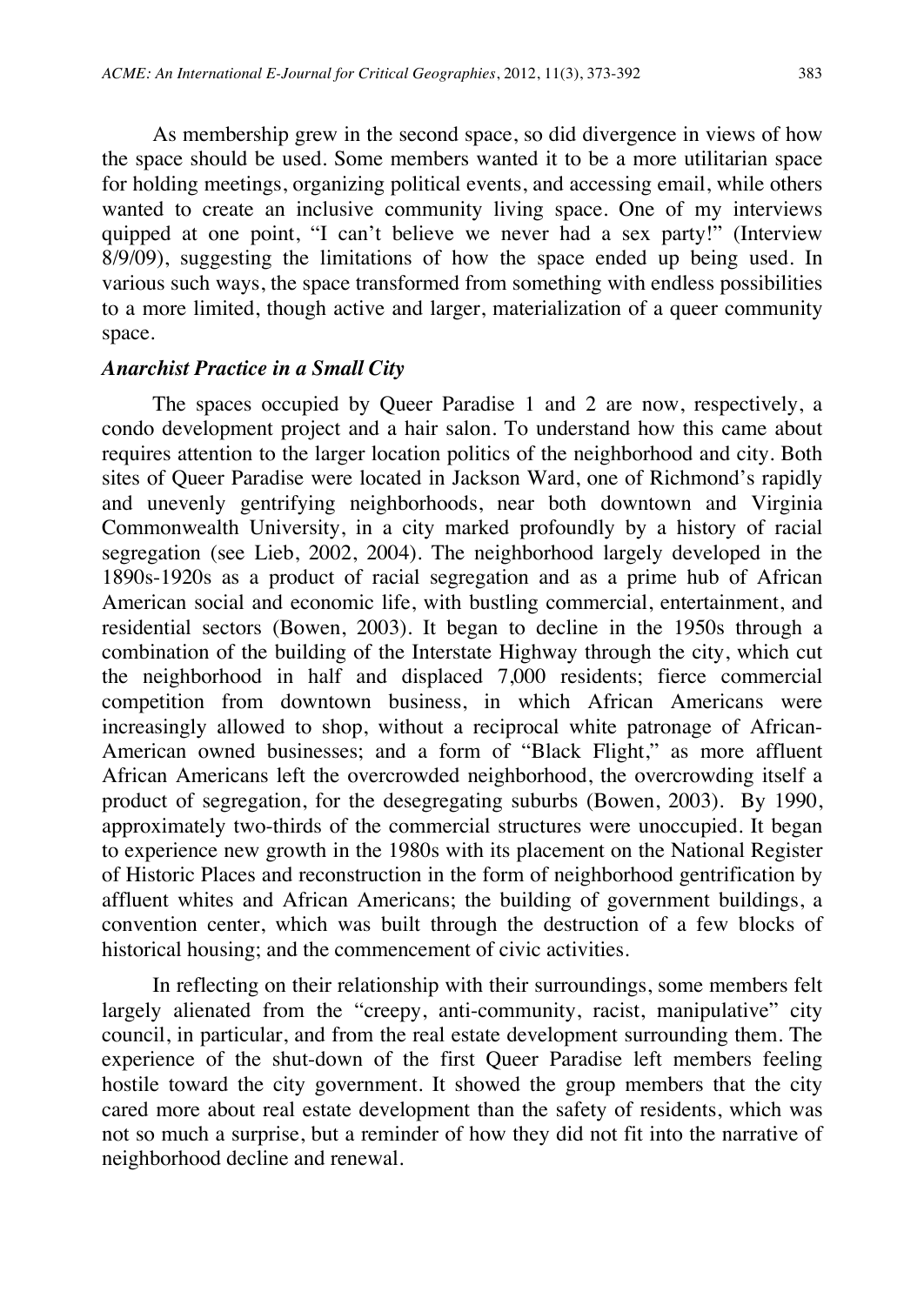There were other ways in which the group had to endure adverse surrounding politics. Some members reflected on the transitory nature of local Richmond radical politics as a reason why RQSP was unsustainable after a certain point. They characterized progressive politics in Richmond as being divided between the older African-American civil rights movement, to which RQSP was never effective in connecting, and younger radicals associated with Virginia Commonwealth University (VCU) who tend not to stick around long. In this context of transience, it became difficult to establish a sense of safety, security, and stability. Both these communities were represented in the neighborhood, but the membership of RQSP mostly reflected the latter.

Other members argued that despite attempts to engender queerness in Richmond, for example through the publicization of the first intersex colonist in the form of posters, they felt like non-locals trying "to bring queer culture to Richmond" (Interview 2/25/09). Group members felt sometimes as if they were unwanted outsiders, and at other times more like colonists. The fact of having an organization comprised mostly of younger white radicals in a neighborhood comprised mostly of working-class African Americans and affluent professionals left group members feeling uncomfortable in the middle, and at the same time outside, the neighborhood.

Scale issues also led to some of the fractures, though interestingly, group members had different perspectives on how the changing size of the group affected them. Some of those who were in it from the first Queer Paradise, when there were at the most 11 members, thought that the group became too large, nearing 30 members at its most, and that the kind of intentional community they sought to build was not possible with such a large numbers. Fractures were unavoidable. "When an organization grows too big too fast it is bound to die," a member expressed (Interview 8/3/09). Others, though, were frustrated that the group never grew bigger than that. According to one of the members, "I think that we believed that there were others like us in the area and that if we created a space like this they would come. We ended up learning that there were very few out there who identified as queer and that was shocking" (Interview 3/2/09). This was, perhaps, less a problem of the scale of the community and more a problem of there being no other such organizations and communities in Richmond with which to collaborate. One trans-identified member stated that, after RQSP's demise, he had wanted to start a chapter of Gay Shame in Richmond, but given how small the visible mainstream gay community is, it seemed wrong to create an organization that would serve to critique it, emphasizing the profound limitations to the long-term possibilities of radical queer activism in a smaller-sized city.

At the same time, the experience of forming such a collective in a constraining urban environment provided opportunities for building bridges with other activist groups, based around issues of racism, heterosexism, and economic exclusion, and provided a sense of bonding within the group itself. "It was when we realized the larger forces we were up against that we really got the importance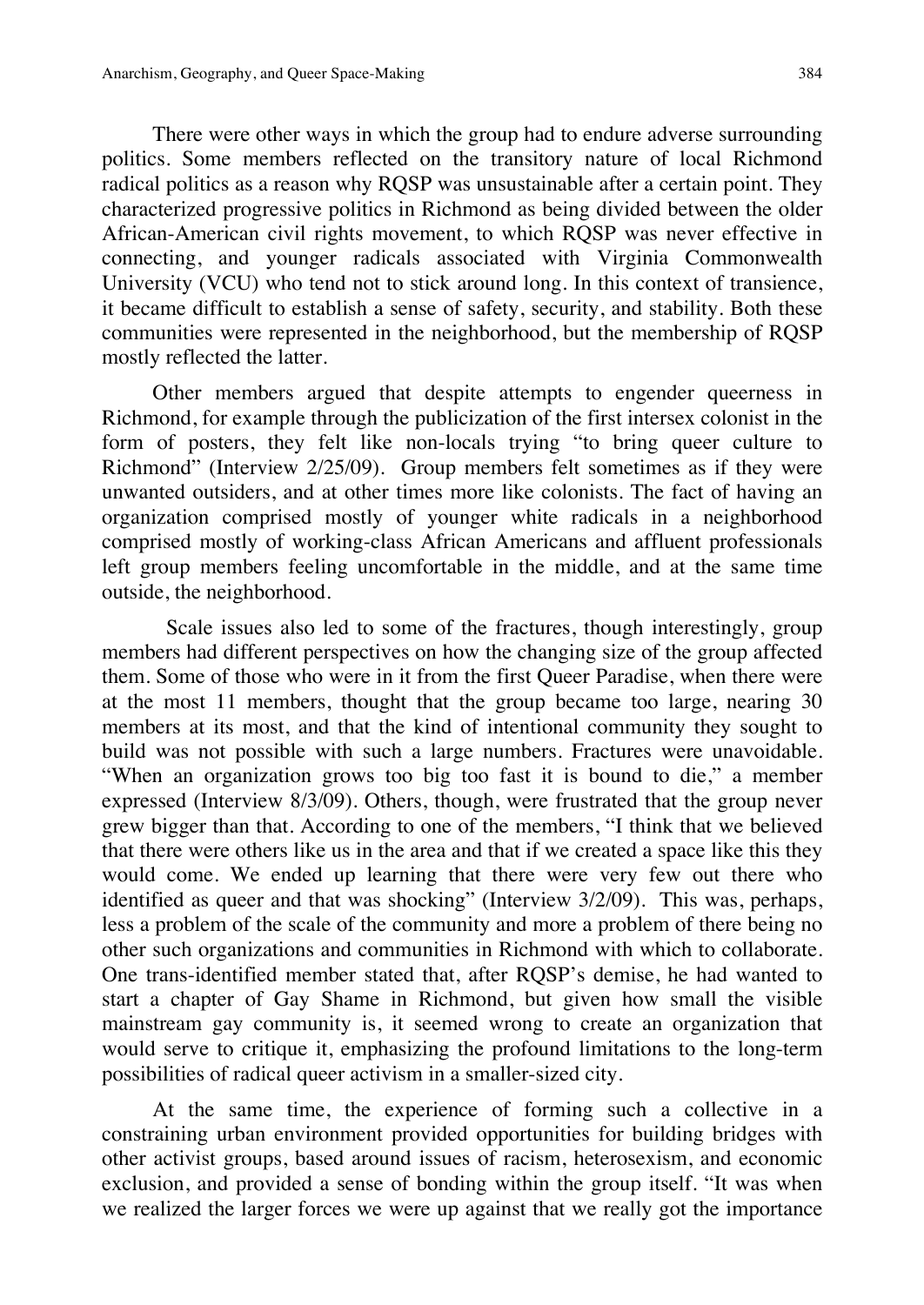of having the collective" (Interview 5/5/09). While the politics of location left the group feeling ostracized, alienated, defensive, and reactive in many ways, they were productive sources of discussion in the process of community creation, which forced the group to actively deal with race and class-related issues. Lastly, placed within the context of neoliberal privatization and the significant decrease in the quantity and quality of public spaces of interaction (Low and Smith, 2005; Leitner, Peck, and Shepard, 2007), Queer Paradise constituted a radical, creative alternative to how space can be organized and utilized in the city.

# *The Messy Politics of Affinity*

Anarchist perspectives on affinity, while inspiring in their explorations of the opportunities for solidarity and networking between anarchists and other activist groups, often do not deal with the messy complications and contradictions involved with negotiating the ideological, emotional, and ethical practices of political action. For example, in his analysis of the cultural logics of anti-corporate globalization networking in Barcelona, Juris examines affinity politics as "the rise of a new anticapitalism characterized by openness, fluidity, and flexibility, and the search for accompanying political norms, forms, and practices" (Juris, 2009, 222). While he argues for the empowering possibilities of working through affinity political associations, he does not deal with the on-the-ground complexities of movement formation. Given the pervasiveness of identity politics in other social movement realms, this perspective does not address the possibilities of individuals and groups falling in and out in their tactics and strategies between affinity and identity politics. Rather, it assumes that once people start being critical of identity politics, they will cease to participate in them and does not deal with the practical, material realities of trying to be open, fluid, and flexible all the time, and the implications that it has on the instability, temporality, and constant hard work of activism. An attention to the complexities of affinity requires on-the-ground research, as Knopp argues in his call for geography to "expand its empirical terrain to include more of the messy realities, including fluidity, hybridity, incompleteness, moralities, desire, and embodiment" (Knopp, 2007, 27).

These tensions are visible in the experiences of RQSP members, most notably in the context of the RQSP's presence at a rally in opposition to Virginia's House Bill 751, the Marriage Affirmation Act. The mainstream LGBT group, Equality Virginia, planned to have its members speak in support of gay marriage rights, and RQSP members spent a great deal of time and energy debating whether and how to participate in the rally. Ten group members wrote a very strong antimarriage statement, but other members did not want to antagonize the mainstream LGBT movement when faced with the larger threat of the bill and rewrote the speech to establish a temporary ground of solidarity with the LGBT movement at the same time as voicing opposition to marriage for themselves. The speech that was ultimately given identifies the RQSP as "queer," makes linkages between the queer community and other marginalized groups, and argues that the bill is not just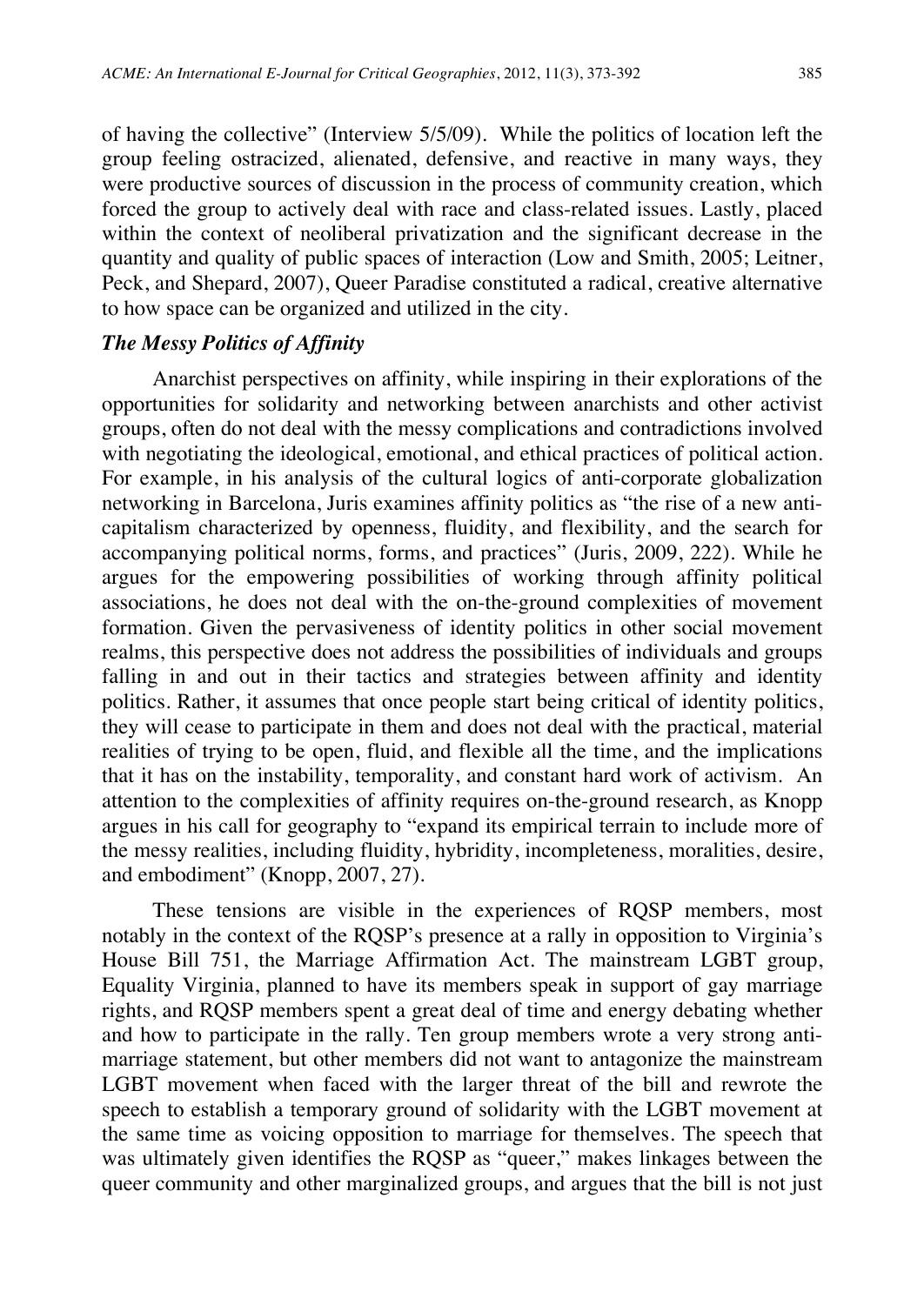about marriage but more pervasive state control and works as a "divide and conquer" tactic. The speech concludes:

As HB 751 came straight into our lives, it created activists. And in that respect there is an opportunity on our horizon. Let us figure out how to struggle not just for our own group rights, but against our common enemy. And let us not grow comfortable when it is not our group that is under attack. (6/30/2004)

The rally served as a prime opportunity for RQSP members to establish temporary common ground and solidarity, while positing an anti-marriage message and a critique of state control. But it also ended up leading to the group's most severe internal conflict. Some members ended up feeling betrayed by the change of the message of the speech, criticizing it as a form of assimilation politics, which led to the formation of a separatist "queer posse" within the RQSP. What then ensued was a divisive form of identity politics in terms of who was queerer and more radical than whom, and significantly compromised the vision of the collective.

The members who decided to rewrite the speech were also left with ill feelings about the unwillingness of the "queer separatists" to participate in their affinity-building strategy and about the subsequent division that developed within the group. One member expressed that these actions lacked an ethics of care, reflecting on how disrespectful those members were to the other LGBT activists and how divisive the formation of the queer posse ended up being (Interview 8/3/09). The split also represented a break-down in processes of consensus-building which were so central to the group's formation. If the group had more time to process and come to an agreement, perhaps the internal division could have been avoided. But there was not enough time for that if they wanted to have a presence at the rally. As one group member commented, "Absolute consensus is ideally the way to go, but it can take some much time and energy that keeps things from happening, and how do you try to build consensus with truly insane people?" (Interview 8/8/09) These experiences bring up a very important question about whether consensus-based groups should always have agreement as their goal. In this context, an ultimately irreparable fracture developed between those members who wanted to develop a coalition with wider LGBT groups and their allies, and those who felt betrayed by the side-stepping of agreement within the group itself. It also brings up the important realm of emotions in activism, and how they can be channeled to disrupt and repair movements.

A recent issue of the journal *Emotion, Space and Society* addresses some of the problems encountered by groups such as RQSP through a focus on the connections between activism and emotional sustainability. The authors complicate the notion of activism itself, including a range of everyday spaces not often considered in the reification of activism as street protest; consider the diversity of spaces and flows through which activists express embodied, contextual emotions; and argue for a re-valuing of academic work and practical guidance on emotional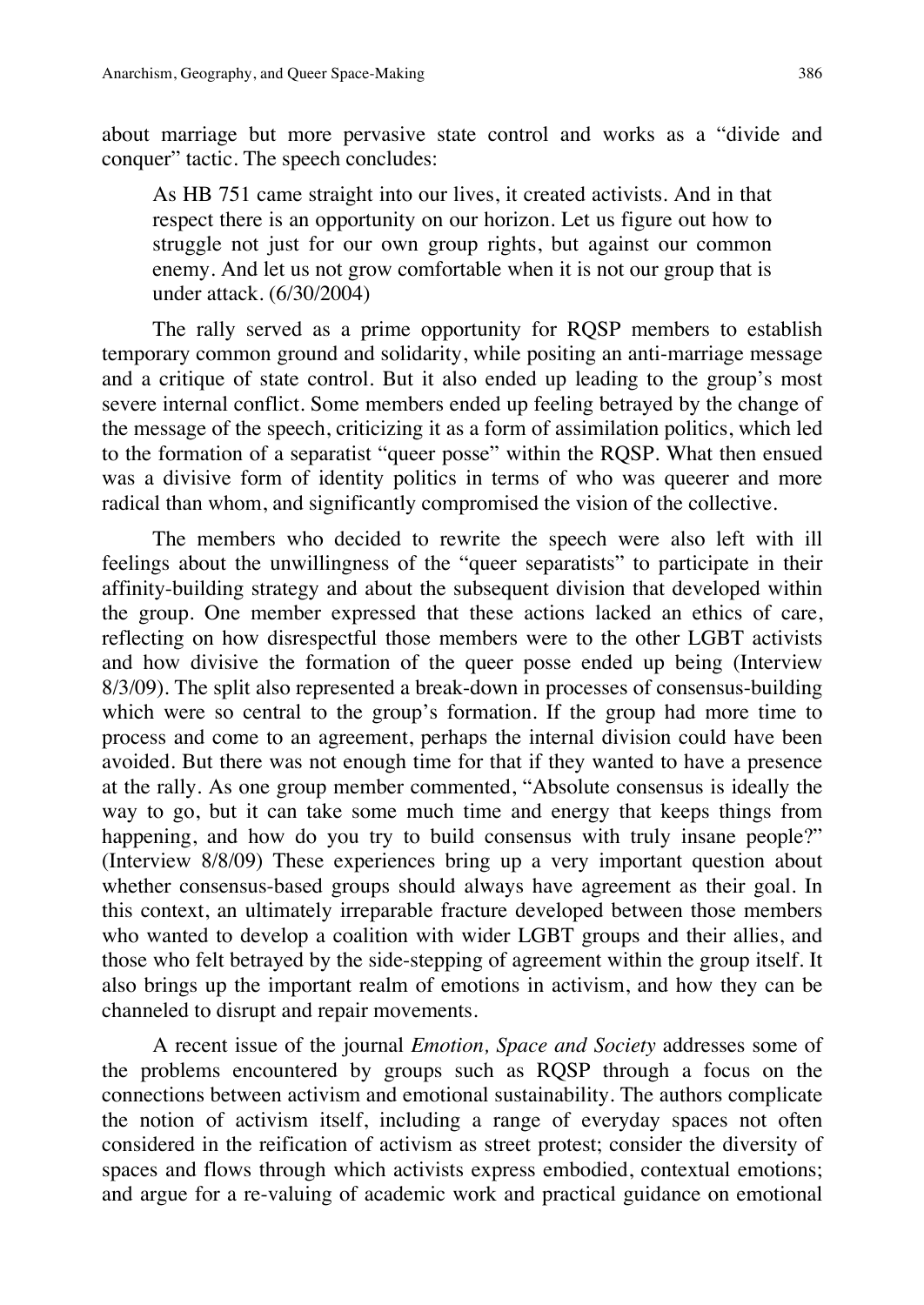sustainability (Brown and Pickerill, 2009a, 2). Eleanor Wilkinson argues for a reflexive, queer-autonomous approach to examining emotions and politics that "is aware that our ideals about 'appropriate emotions' may uphold existing hierarchies—*even in our attempts to create a space without domination*" (Wilkinson 2009:42). This emotional reflexivity provides opportunities to discuss and appreciate the difficulties of building an autonomous community and places the emphasis of the discussion on the continuing process of constantly imagining alternatives through queer politics, rather than the failure on not having achieved autonomy in the moment. The result of not engaging in this kind of emotional reflexivity is the emotional aspect of burn-out. For RQSP members, this burn-out resulted largely from the pressures of creating an autonomous community in a context with little support. "Constantly feeling 'different' and apart from society adds a particular emotional pressure to activism and requires a high degree of emotional reflexivity in order to overcome or cope with this dissonance" (Brown and Pickerill, 2009b, 28). As such, it becomes crucial for us to re-value the role of emotions in activist work, and for groups to have the spaces and support to engage in this kind of emotional reflexivity.

## **Conclusion**

The tensions, and the lack of a collective space to call their own, are what brought about the demise of RQSP. In the words of one member, "no one gives you a handbook to tell you how to be a radical in a conservative city in a conservative country in a neoliberal world. How are you supposed to survive?" He went on to say that what he missed about the group was the "community potential that it had, that it never lived up to, but the vision kept us going, and it's what I sorely miss in my life today" (Interview 1/22/09).

Social movement scholars have written extensively on how and why movements decline (see for example, Goodwin and Jasper, 2009; Ghaziani, 2008). These discussions usually concern causes external to the movement, such as oppression or formal political institutionalization of the movement; clashing internal dynamics, whereby a collective, exclusive movement identity overrides internal political opposition; or most often a combination of the two. There are ways in which RQSP experienced both of these causal layers of decline, but what can we learn from this experience? I recognize that much of RQSP's brilliance lay in its temporariness; political projects need not be long-standing to make an impact. But what particularly concerns me is that in the three years since its demise, very little has happened with queer activism in Richmond. Partly, there is the issue of activist fatigue and burn-out with the group's own members. The great unresolved mystery of the Richmond Queer Space Project is \$10,000 still left in a bank account that the group has been unable to allocate, largely because of an inability to meet to coordinate a resolution. We must acknowledge the tremendous challenges involved with building a new world in the shell of the old, the need for emotional reflexivity and support, and the specific constraints and opportunities that particular kinds of spaces, in this case a small conservative city, can provide.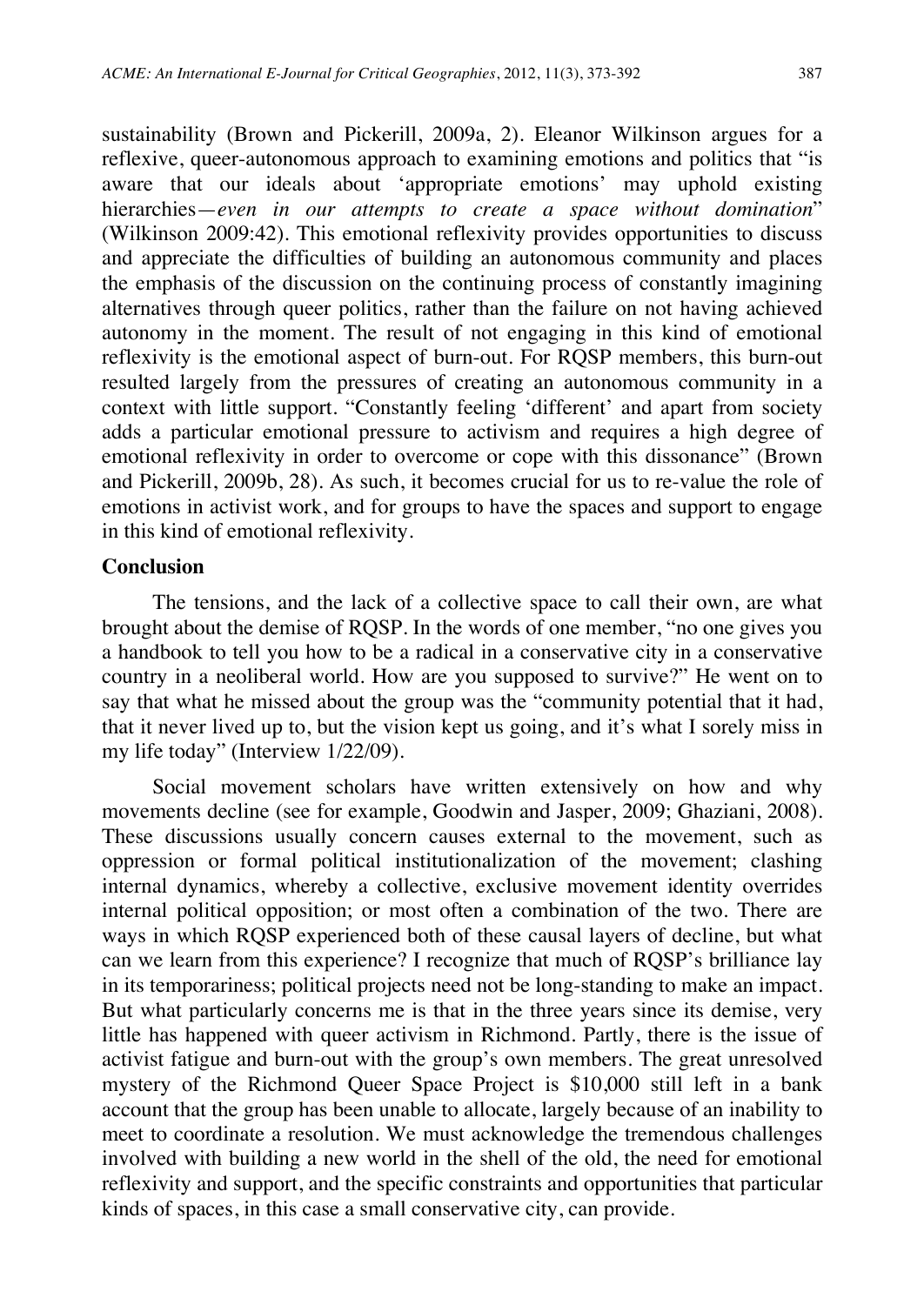At the same time, I do not intend to deflate the importance and vitality of experiments like the Richmond Queer Space Project. The members I interviewed time and time again related all the ways they found their participation empowering: sexually, through the diverse expressions and representations within the group; politically, through actions and projects organized both within and in conjunction with other groups; socially, through the linkages they were able to develop in the process of community formation; and creatively, through finding various ways to express community projects. A number of the people involved in RQSP have gone on to do all sorts of related work, from working professionally for progressive nonprofit organizations to a host of other kinds of community, activist-based projects. In my discussions with activists involved with allied groups, such as Food Not Bombs, it is clear that RQSP still holds a special place in people's political imaginations, as something greater, more thought-provoking, and more creative than what progressive Richmond often had to offer. So, it would be wrong to simply cast off the experience of RQSP through a critique of the contradictions in queer spatial formations.

Instead, I would like to end this paper with a reflection on what doing this research about RQSP has taught me about approaching and understanding queer space. On the front of affinity politics, we need to find ways to foster and preserve the queering of space, and how to address conflicts, especially when confronted with the exclusionary demands of identity politics. This proposition involves finding ways to engage with the wider range of movements and finding ways to respond to the demands of identity politics when it appears even in the queerest of contexts. Instead of thinking of queer space as always transgressing hetero- and homonormativity, we need to be aware that what we call queer space might actually be lived in a constantly changing space of conflict between antagonistic identity and agonistic non-identity-based challenges. Queer space can never be entirely queer, but it is never entirely not queer either. We need to approach the queering of space as an ongoing project of dealing with the exclusivity of identity politics that tend to reside in the same spaces.

From a prefigurative political perspective, we need to understand how instances of capitulation are inevitable and find ways to fuel the energy to do the very hard work required to prevent emotional burn-out. What we get when we admit the complexities and contradictions of prefiguration, I think, is an understanding of "queertopia" as a continuing, constantly re-imagined process, rather than a project that ended in failure. Emotional sustainability, reflexivity, and renewal are central to this process. Heckert, for example, finds "gentle reassurance [in] that even the most famous anarchists didn't live up to their ideals all the time, but that they were still able to nurture radical social change" (Heckert, 2010, 406).

Lastly, I think that a queer anarchist perspective on space brings an element currently lacking in a majority of geographic perspectives on queer space: an affirmation and respect for the pleasures, creativity, and experimentation involved in making queer spaces. This affirmation comes from the shared vision of the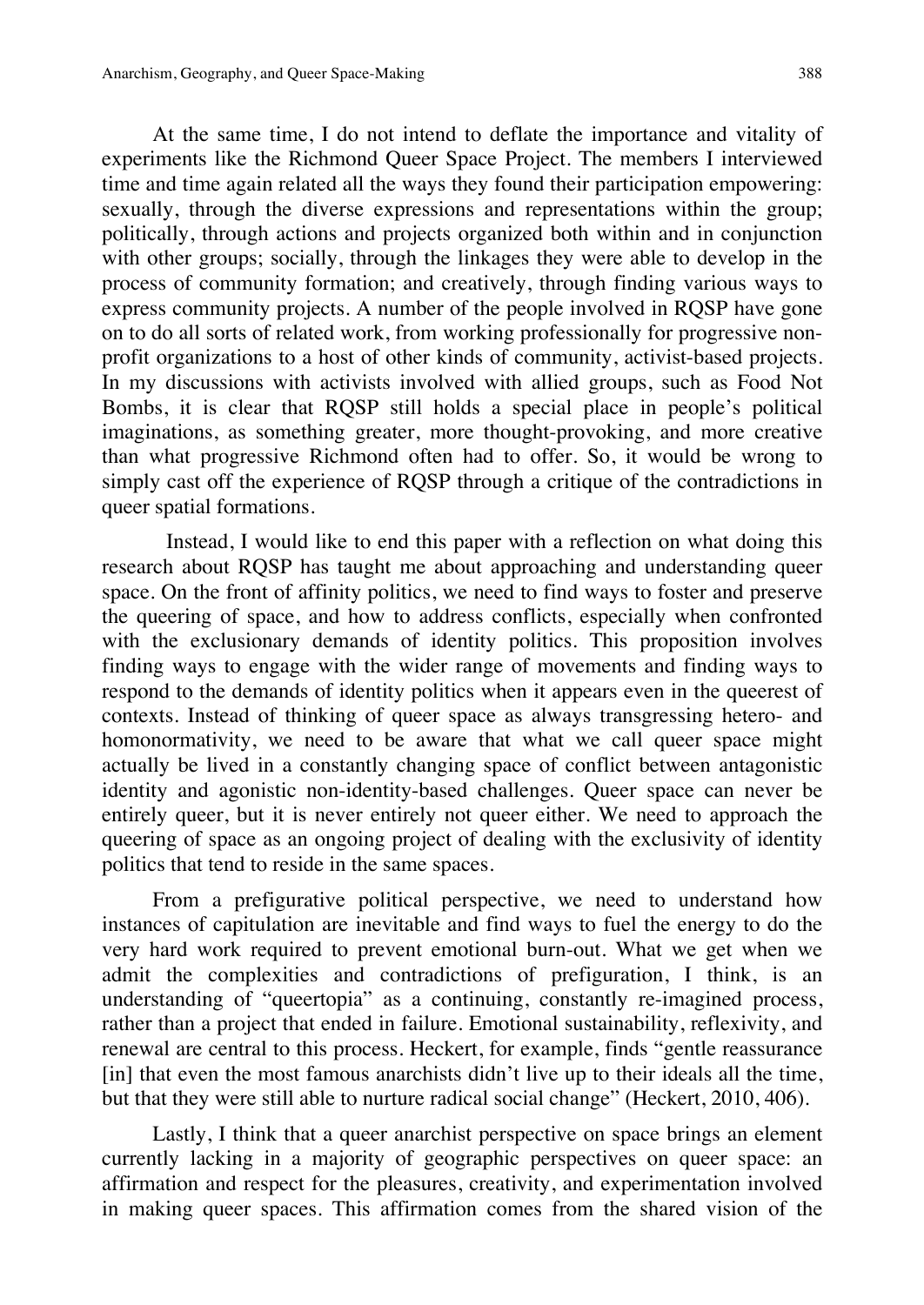possibilities of sharing social forms of pleasure in both anarchism and queer theory. There is an imaginative, positive element there that can get lost in geographic perspectives on queer space. Just because identity politics often complicate the queering of space does not render the process of queering useless; in fact, it adds salience to the need to be observant and deal with exclusion and oppression where and when they arise, and to find pleasure in finding other, more liberating ways of relating with others in the process. As a body of theory, anarchism provides an opening for geographers to nurture and support the promises of queer space at the same time as critically addressing its limitations.

In sum, it is vital to take seriously both the accomplishments and the limitations of autonomous queer community formations like the Richmond Queer Space Project. In any process of building a new world in the shell of the existing one, there are bound to be complications, contradictions, and capitulations, but anarchist and queer geographic perspectives tend not to delve nearly enough into these limitations. The long-term sustainability of replenishing, renewing, and reinvigorating such movements and spaces depends on learning from the critical gap between the ideals and the enactments of the project and fueling the further realization of the ideals.

#### **Acknowledgements**

I am deeply indebted to the members of the Richmond Queer Space Project for their willingness to critically think through and relive past pains and pleasures. I would also like to thank Renata Blumberg, Nathan Clough, Salvatore Engel-DiMauro, Gavin Brown, and the two other anonymous reviewers for critically challenging and inspiring me with their thought-provoking comments.

#### **References**

- Abrams, Philip. 1988. Notes on the difficulty of studying the state (1977). *Journal of Historical Sociology* 1, 58-69.
- Alonso, Ana. 1994. The politics of time, space, and substance: State formation, nationalism, and ethnicity. *Annual Review of Anthropology* 23, 379-405.
- Amster, Randall. 2003. Restoring (dis)order: Sanctions, resolutions, and "social control" in anarchist communities. *Contemporary Justice Review* 6, 9-24.
- Amster, Randall, Abraham DeLeon, Luis Fernandez, Anthony Nocella, and Deric Shannon. (eds). 2009. *Contemporary Anarchist Studies.* New York: Routledge.
- Andrucki, Max and Glen Elder. 2007. Locating the state in queer space: GLBT non-profit organizations in Vermont, USA. *Social and Cultural Geography* 8, 89-104.
- Bell, David and Gill Valentine (eds). 1995. *Mapping Desire: Geographies of Sexualities.* London: Routledge.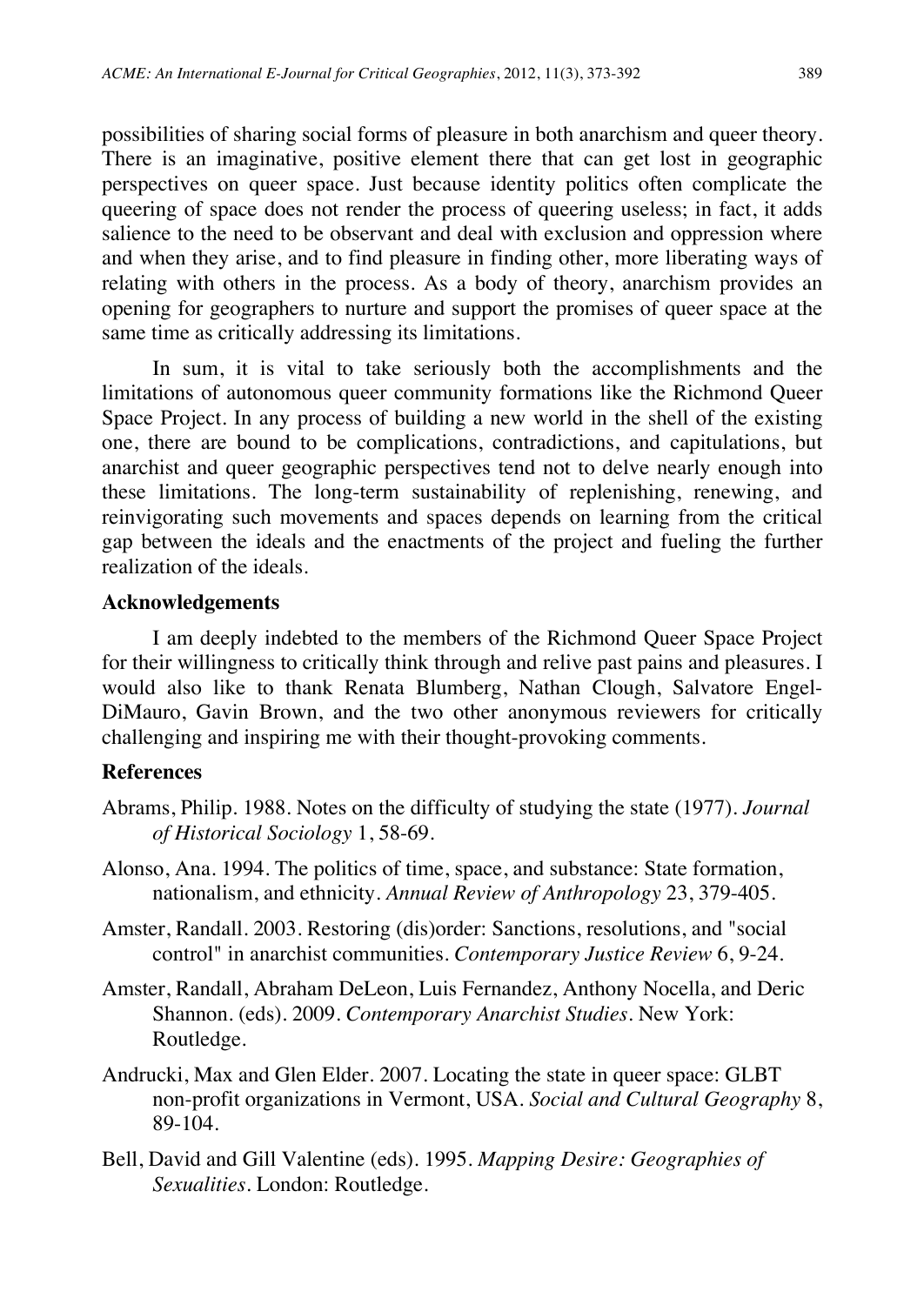- Binnie, Jon. 1997. Coming out of geography: Towards a new epistemology. *Environment and Planning D: Society and Space* 15, 223-237.
- Blunt, Alison and Jane Wills. 2000. *Dissident Geographies.* Harlow: Prentice Hall.
- Bowen, Dawn. 2003. The transformation of Richmond's historic African-American commercial corridor. *Southeastern Geographer* 43, 260-78.
- Brown, Gavin. 2007. Autonomy, affinity and play in the spaces of radical queer activism. In, Kath Browne, Jason Lim and Gavin Brown (eds), *Geographies of Sexualities.* Surrey: Ashgate, pp. 195-206.
- Brown, Gavin and Jenny Pickerill. 2009a. Editorial: Activism and emotional sustainability. *Emotion, Space and Society* 2, 1-3.
- Brown, Gavin and Jenny Pickerill. 2009b. Spaces for emotion in the spaces of activism. *Emotion, Space and Society* 2, 24-35.
- Brown, Michael. 2000. *Closet Space.* London: Routledge.
- Browne, Kath, Jason Lim and Gavin Brown. (eds). 2007. *Geographies of Sexualities.* Surrey: Ashgate.
- Corrigan, Philip and Derek Sayer. 1985. *The Great Arch.* Oxford: Blackwell.
- Edelman, Lee. 2004. *No Future: Queer Theory and the Death Drive*. Durham: Duke University Press.
- Epstein, Barbara. 2001. Anarchism and the anti-globalization movement. *Monthly Review* 53, 1-14.
- Ghaziani, Amin. 2008. *The Dividends of Dissent.* Chicago: University of Chicago Press.
- Graeber, David. 2002. The new anarchists. *New Left Review* 13, 61-73.
- Graeber, David. 2004. *Fragments of Anarchist Anthropology.* Prickly Paradigm Press.
- Goldman, Emma. 1998. *Living My Life, Volumes 1 and 2*. London: Pluto Press.
- Goodwin, Jeff and James Jasper. 2009. *The Social Movements Reader.* Malden, MA: Wiley-Blackwell.
- Gordon, Uri. 2007. Anarchism reloaded. *Journal of Political Ideologies.* 12, 29-48.
- Halberstam, Judith. 2005. *In a Queer Time and Place: Transgender Bodies, Subcultural Lives*. New York: NYU Press.
- Halperin, David. 2001. Queer politics. In, Steven Seidman and Jeffrey Alexander (eds), *The New Social Theory Reader: Contemporary Debates*. London: Routledge, pp. 294-302.
- Heckert, Jamie. 2005. *Resisting Orientation: On the Complexities of Desire and the Limits of Identity Politics*. Ph.D. Dissertation, University of Edinburgh.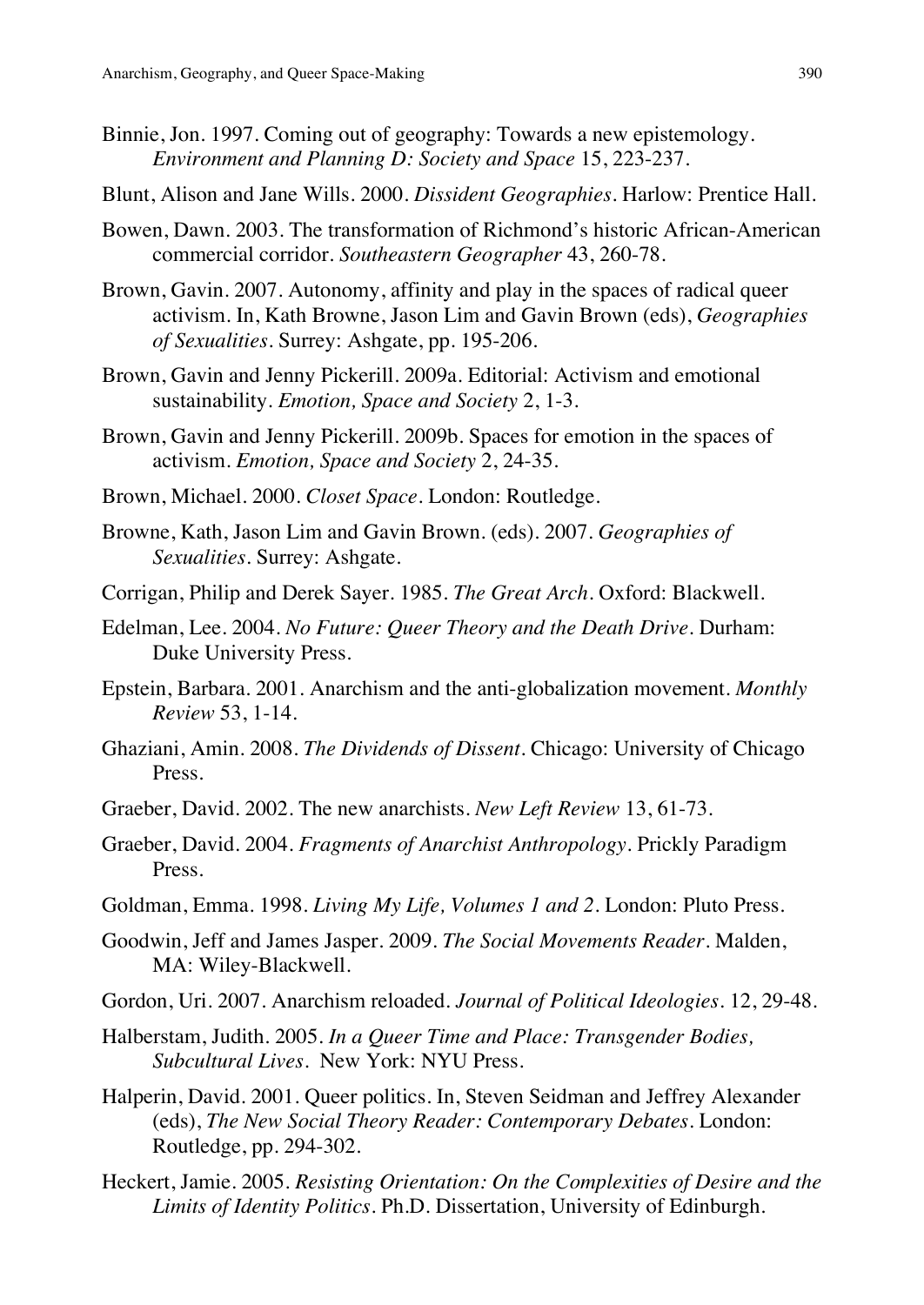Heckert, Jamie. 2010. Relating differently. *Sexualities* 13, 430-411.

- Hubbard, Phil. 2007. Between transgression and complicity (Or: can the straight guy have a queer eye?). In, Kath Browne, Jason Lim and Gavin Brown (eds), *Geographies of Sexualities.* Surrey: Ashgate, pp.151-156.
- Juris, Jeff. 2009. Anarchism, or the cultural logic of networking. In, Randall Amster, Abraham
- DeLeon, Luis Fernandez, Anthony Nocella, and Deric Shannon. (eds), *Contemporary Anarchist Studies.* New York: Routledge, pp. 213-223.
- Kissack, Terence. 2008. *Free Comrades: Anarchism and Homosexuality in the United States, 1895-1917.* Oakland: AK Press.
- Knopp, Larry. 2007. From lesbian and gay to queer geographies: Pasts, prospects and possibilities. In, Kath Browne, Jason Lim and Gavin Brown (eds), *Geographies of Sexualities.* Surrey: Ashgate, pp. 21-28.
- Leib, Jonathan. 2002. Separate times, shared spaces: Arthur Ashe, Monument Avenue, and the politics of Richmond, Virginia's symbolic landscape. *Cultural Geographies* 3, 286-312.
- Leib, Jonathan. 2004. Robert E. Lee, "race," representation, and development along Richmond, Virginia's Canal Walk. *Southeastern Geographer* 44, 236-62.
- Leitner, Helga., Jamie Peck and Eric Sheppard (eds). 2007. *Contesting Neoliberalism: Urban Frontiers.* New York: Guilford.
- Low, Setha and Neil Smith. 2005. *The Politics of Public Space.* New York: Routledge.
- Mitchell, Don. 2003. *The Right to the City: Social Justice and the Fight for Public Space.* New York: Guilford Press.
- May, Todd. 2009. Anarchism from Foucault to Ranciere. In, Randall Amster, Abraham DeLeon, Luis Fernandez, Anthony Nocella, and Deric Shannon. (eds), *Contemporary Anarchist Studies.* New York: Routledge, pp. 11-17.
- Mudu, P. 2004. Resisting and challenging neoliberalism: The development of Italian social centers. *Antipode* 36, 917-941.
- Nast, Heidi. 2002. Queer patriarchies, Queer racisms, International. *Antipode* 34, 877-909.
- Olsen, Joel. 2009. The problem with infoshops and insurrection: US anarchism, movement building, and the racial order. In, Randall Amster, Abraham DeLeon, Luis Fernandez, Anthony
- Nocella, and Deric Shannon. (eds), *Contemporary Anarchist Studies.* New York: Routledge, pp. 35-45.